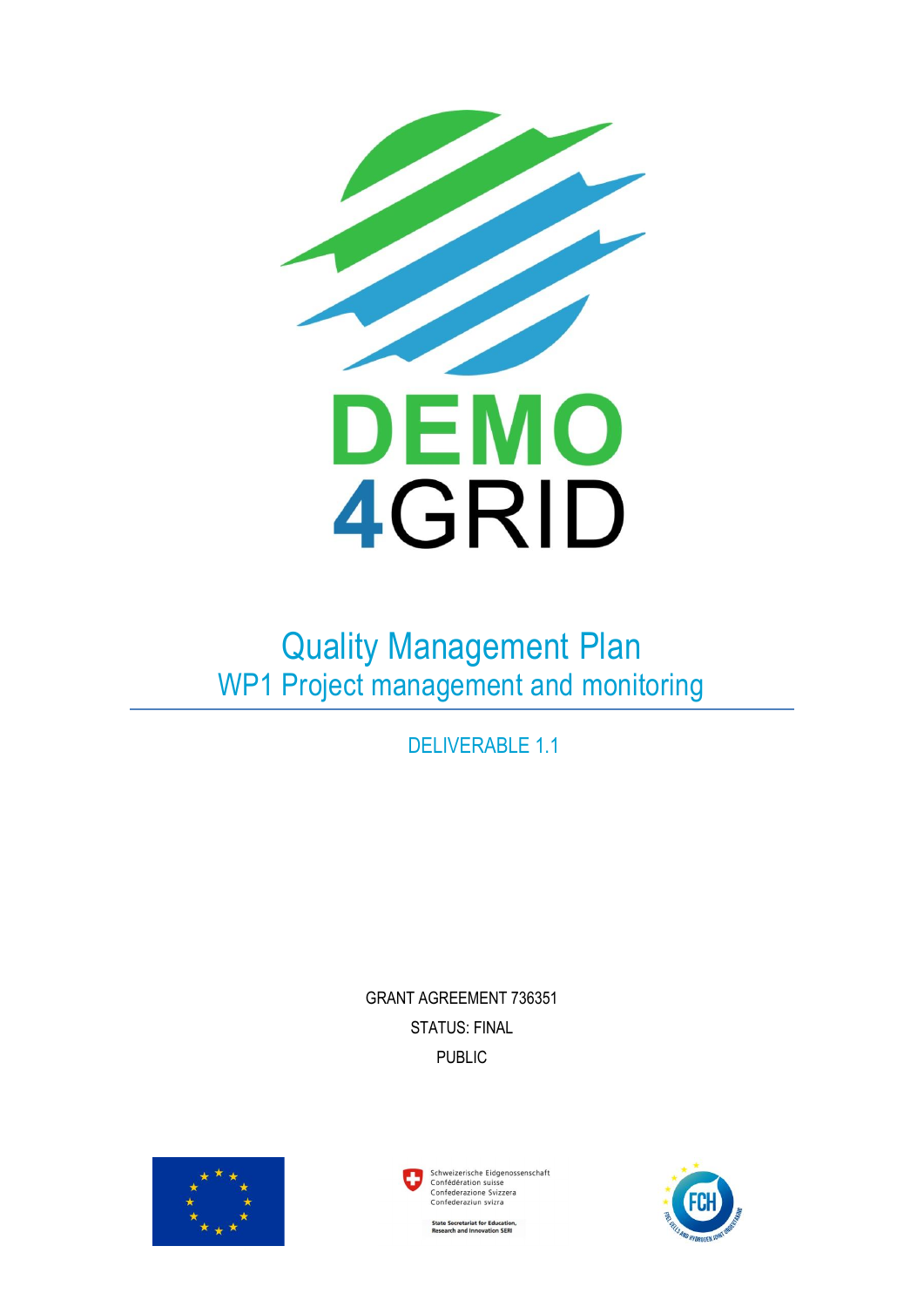

*This project has received funding from the Fuel Cells & Hydrogen 2 Joint Undertaking (FCH2 JU) of the European Commission under grand agreement No 736351 and the Swiss State Secretariat for Education, Research and Innovation (SERI) under contract number 17.00002. FCH2 JU receives support from the European Union's Horizon 2020 research and innovation programme and Hydrogen Europe and N.ERGHY.*

*The current document reflects only the author's view; FCH2 JU is not responsible for any use that may be made of the information it contains*.

#### **Emmanuel Stamatakis** & George Sidiras

DIADIKASIA BUSINESS CONSULTING S.A.

Author printed in bold is the contact person/corresponding author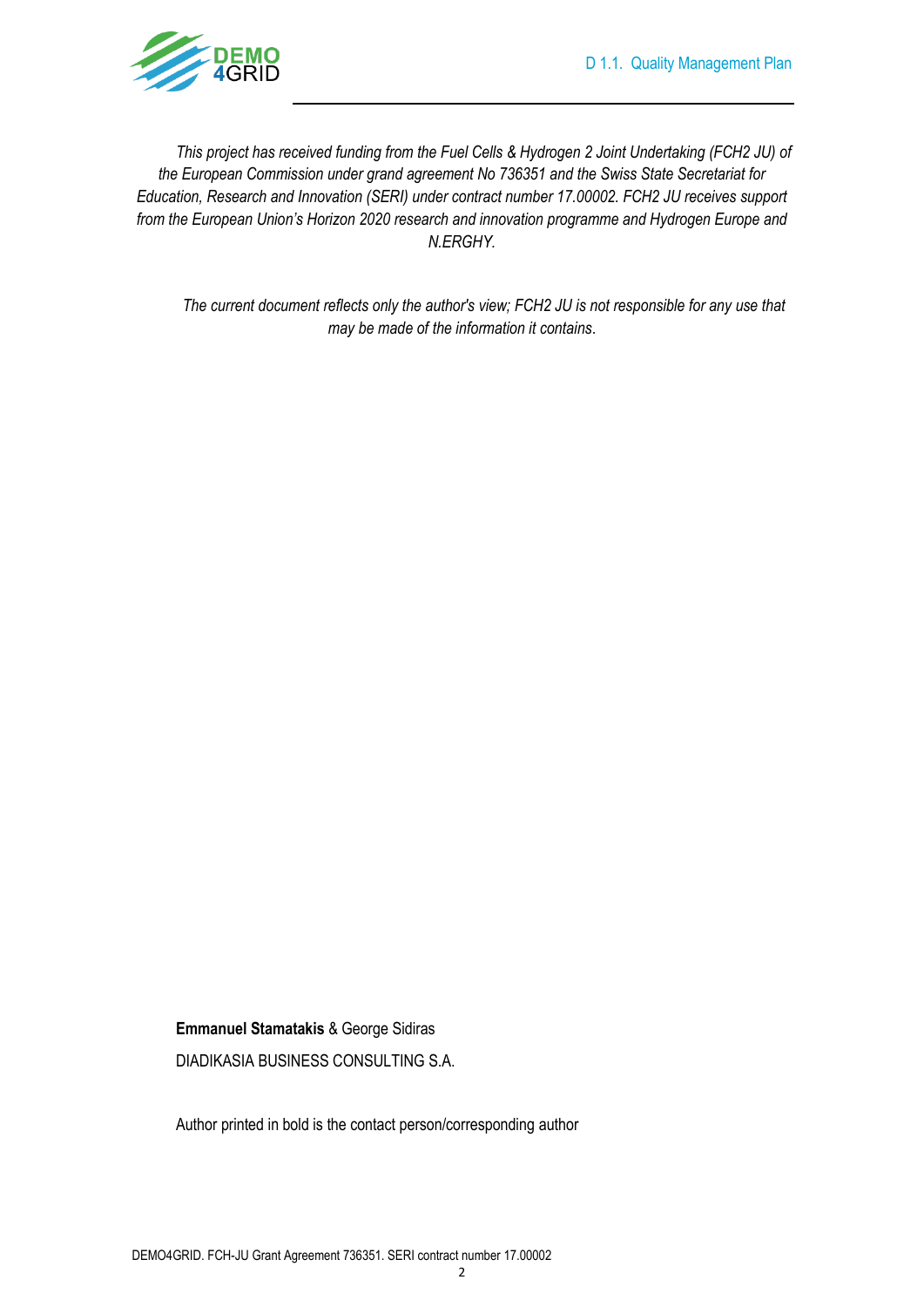

## <span id="page-2-0"></span>**DOCUMENT CHANGE CONTROL**

| <b>Version Number</b> | <b>Date</b> | Author(s)                   | <b>Brief Description of changes</b> |
|-----------------------|-------------|-----------------------------|-------------------------------------|
| 1.1                   | 10/07/2017  | Emmanuel<br>Stamatakis, DBC |                                     |
|                       |             |                             |                                     |

<span id="page-2-1"></span>**Table 1. Document Change Control**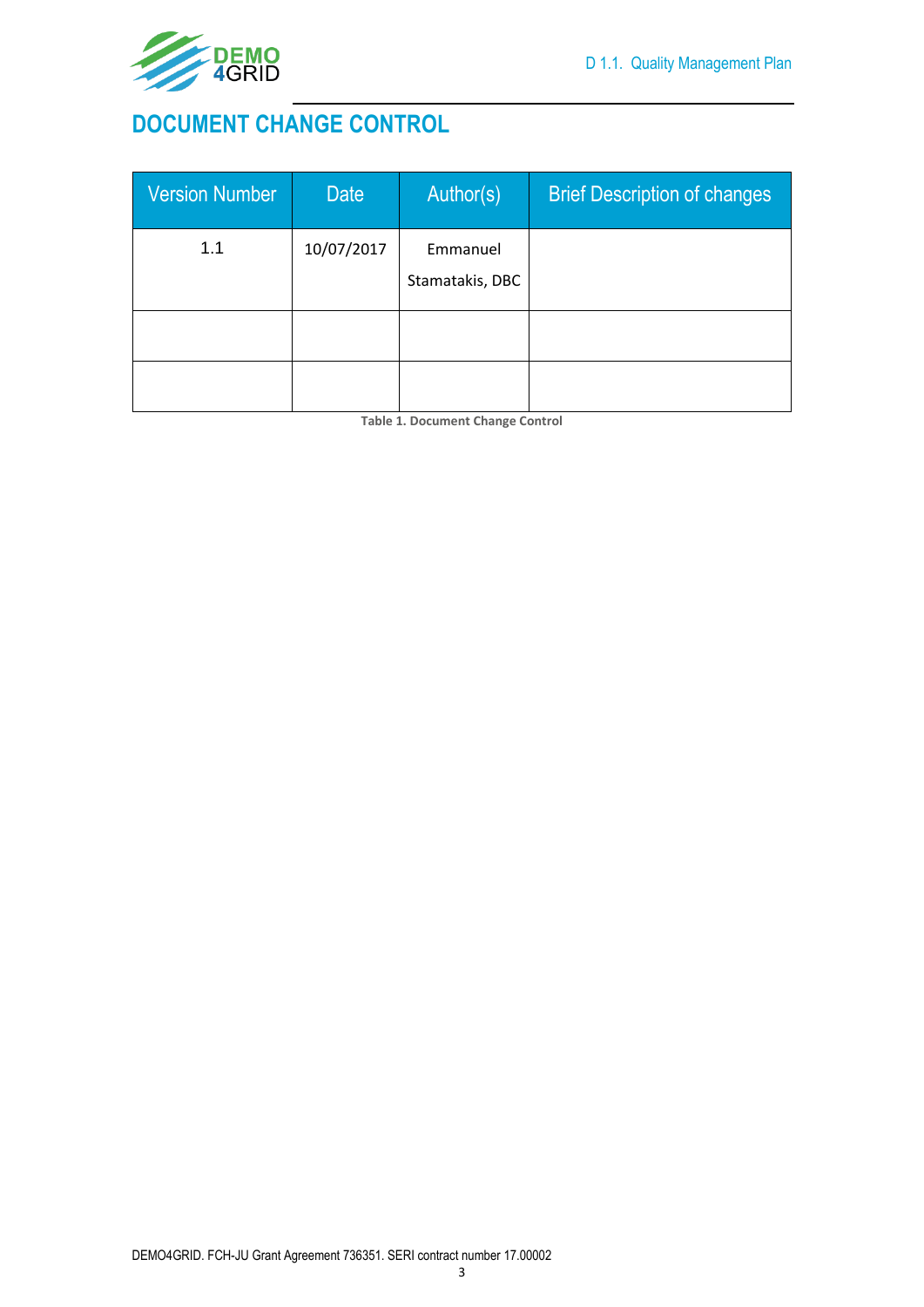

## <span id="page-3-0"></span>**EXECUTIVE SUMMARY**

This document describes the general operational structure of the project and the procedures to ensure quality control both internally among partners and externally towards the European Commission and the general public.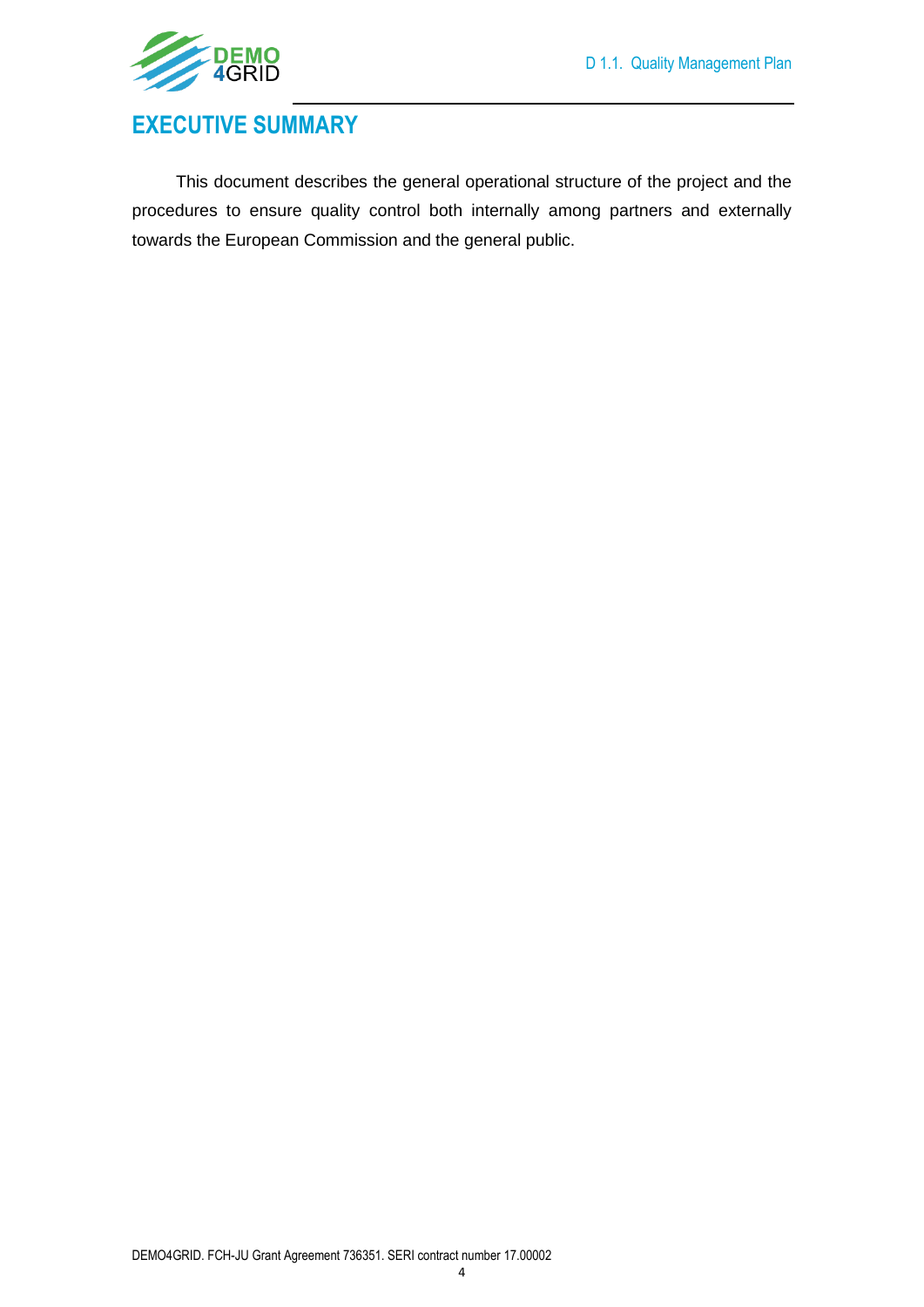<span id="page-4-0"></span>

| 1.             |  |
|----------------|--|
| 2 <sub>1</sub> |  |
| 2.1.           |  |
|                |  |
| 3.             |  |
| 4.             |  |
| 4.1.           |  |
| 4.2.           |  |
| 4.3.           |  |
| 4.4.           |  |
| 5.             |  |
| 6.             |  |
|                |  |
|                |  |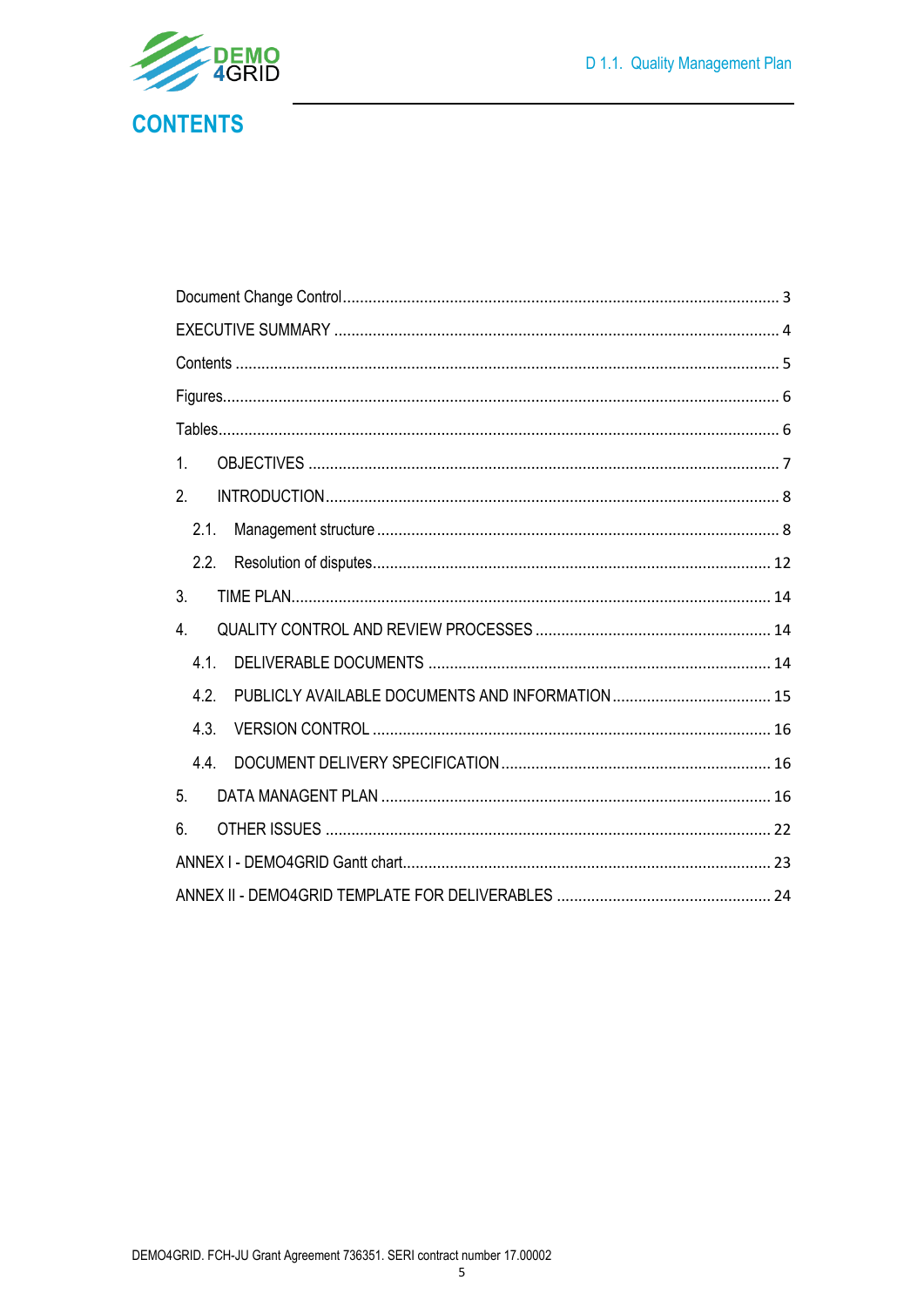

<span id="page-5-0"></span>

## <span id="page-5-1"></span>**TABLES**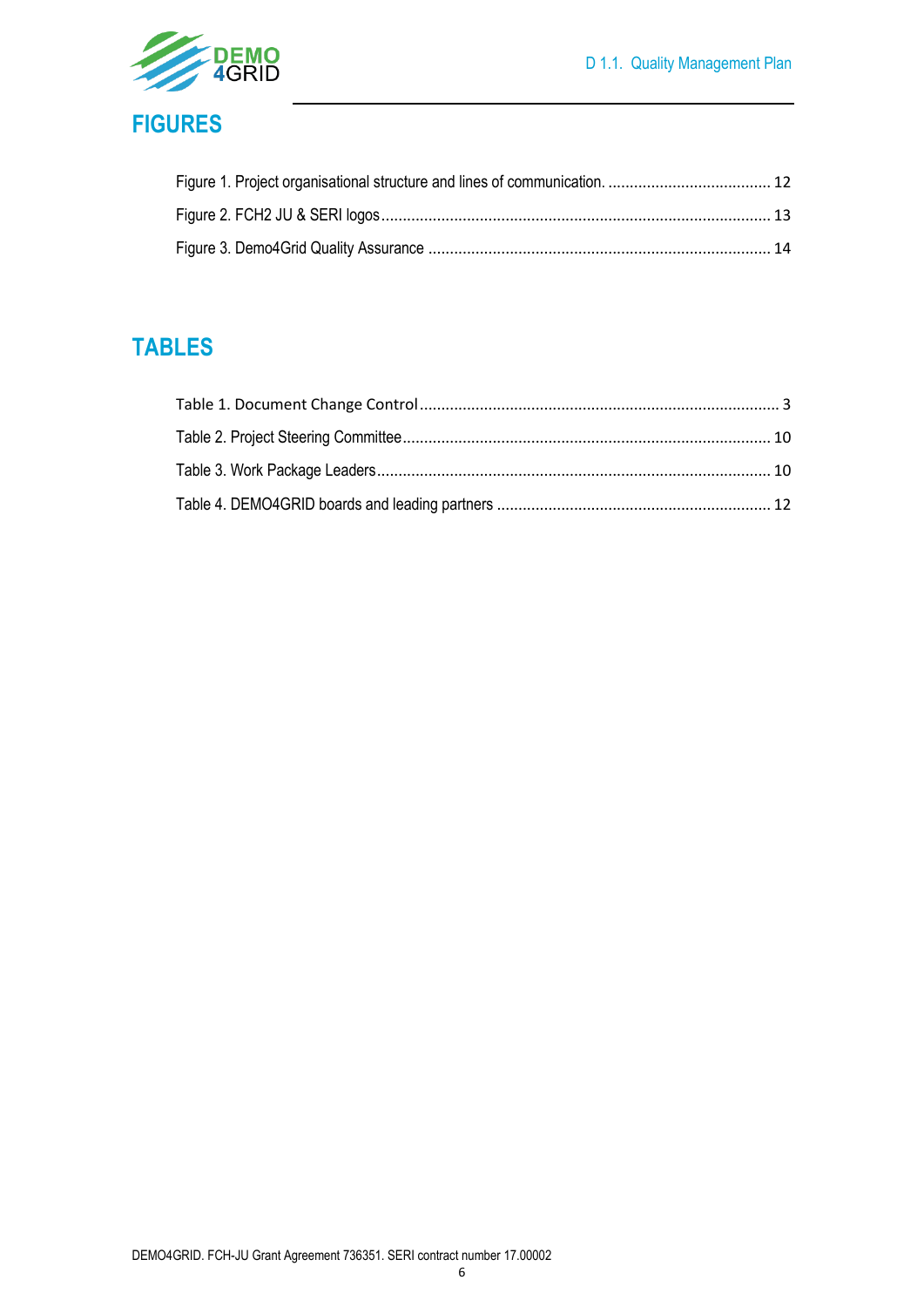

### <span id="page-6-0"></span>**1. OBJECTIVES**

The objective of Deliverable 1.1 is to develop an effective and comprehensive administrative, financial and legal management to ensure the successful execution of the project.

The Quality Management will guarantee, among others, that all work packages are performing to budget, the adequacy of the technical progress, the constantly risk analysis and evaluation and review the state of the deliverables.

This plan includes also a Data Management Plan (DMP) in order to collect, organize, back-up and store the data which will be generated, following the guidelines for data management in Horizon 2020. This DMP remarks the great significance of the knowledge management and special procedures to make a proper use of the data.

The project data are being collected according to one or more specific template(s) (depending on the technology, TRL, etc.) to be made available by the FCH2 JU in a dedicated platform/tool accessible on-line and password-protected.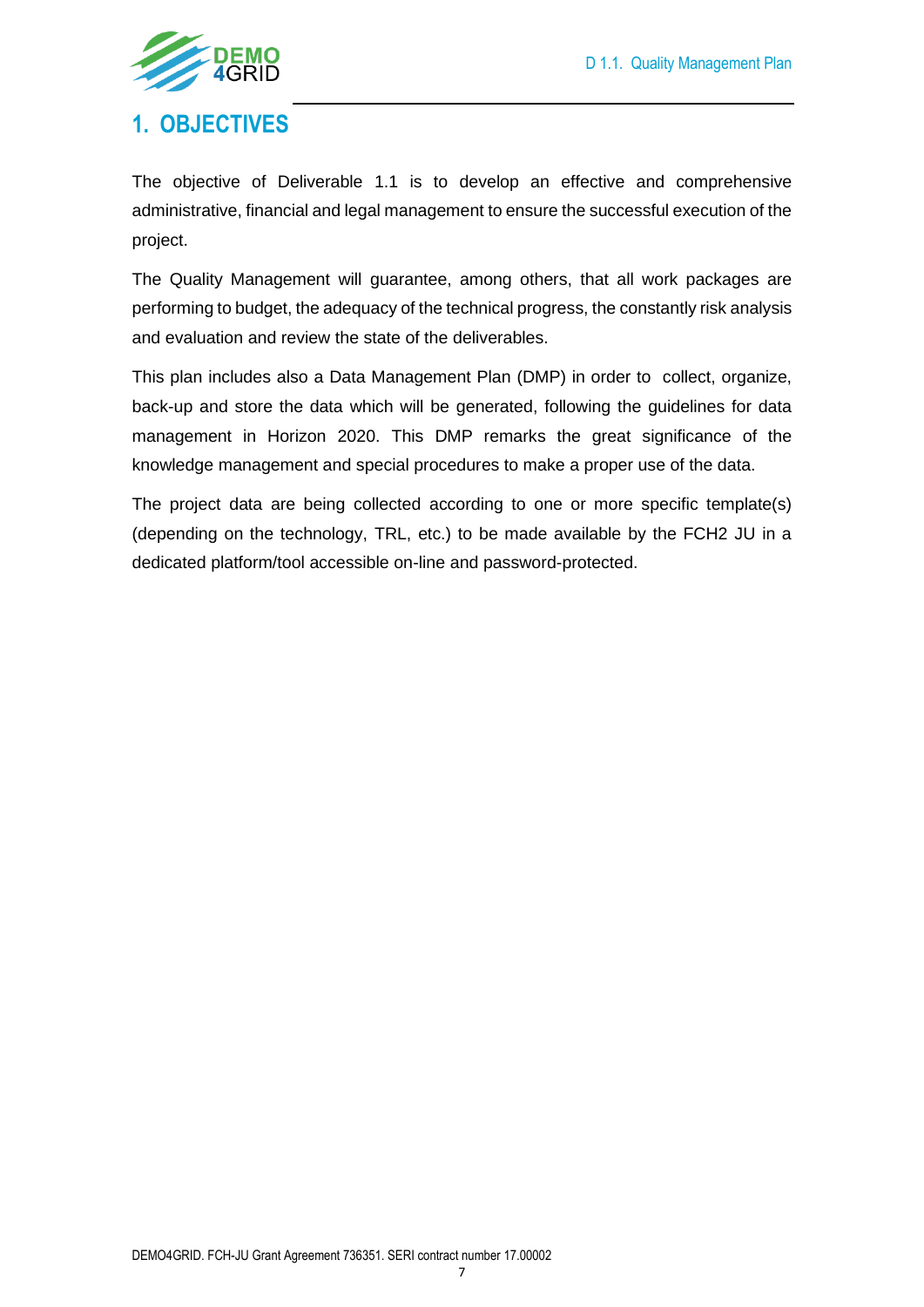

### <span id="page-7-0"></span>**2. INTRODUCTION**

This document epitomises the basic principles for the execution of the project and is accompanied by the following documents which are considered its integral parts.

- 1. Description of Work (DoW)
- 2. Consortium Agreement (CA)
- 3. Grant Agreement (GA)

### <span id="page-7-1"></span>**2.1.Management structure**

The management structure is designed to handle:

- Decision-making Handling contractual issues (changes) in the contract and/or consortium agreement, project specification, budget and funds distribution policy, quality assurance policy, consortium structure (incl. new partners if necessary), publications and confidentiality issues.
- Technical and administrative management Running the operation of the project, ensuring optimum communication and implementation of decisions taken by the decision-making bodies. Implementation will encompass follow-up of work done, provision of logistics for all coordination tasks, support of reporting, financial and administrative management.
- Advice and assessment Advising the consortium on the way the project should evolve, according to results obtained and developments in the state-of-the-art.

To enable efficient communication with the Commission and effective decision-making processes, the consortium includes the following distinct functional entities, whose activities are described in detail in the DoW and CA:

#### **Project coordinator**

Mr. *Konstantinos Tsiakataras from DBC* as the *project coordinator* will aim for early identification of any delays to any of the project's deliverables, milestones or reports. Additionally, the project coordinator will oversee the following activities:

- i) legal, contractual, financial and administrative management of the consortium
- ii) making sure the grant agreement is updated and managed when required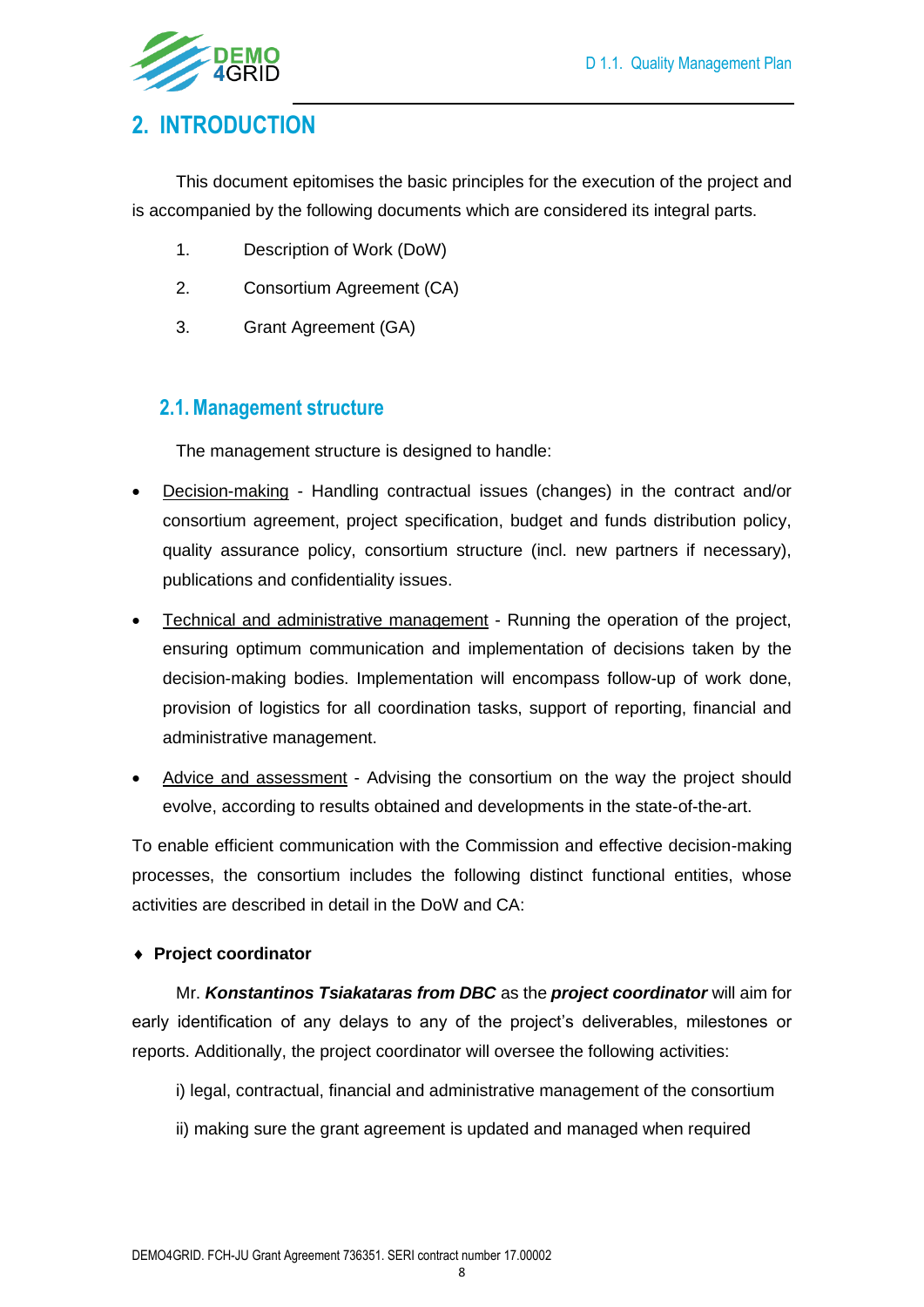

iii) organizing Project Steering Committee, Project Management and Exploitation meetings

iv) collection of all deliverables and milestones reports submitted to the EC and partners

v) collection of all costs statements and audit certificates and coordination of payments

vi) facilitating EC audits and overall liaison with the EC via the project's nominated scientific officer.

#### **Technical Management**

*The Technical Management of the project will be also supported by the Coordinating beneficiary (DBC).* As this role requires experience on the technical tasks of the project and dealing with potential problems when arise, the consortium decided to appoint *Dr. Emmanuel Stamatakis from DBC as the Technical Manager* being the most experienced in this position. He will monitor the technical delivery of all work packages and monitor the day to day management of technical project activities and coordinate activities between WP Leaders. A risk log will be maintained and will be followed by milestone progress reports. In line with the EC definition, the consortium recognizes that management activities are above the technical management of individual WPs.

#### **Project Steering Committee (PSC)**

- o All partners represented
- o Meets every six months
- o Supervisory body for day-to-day execution tasks
- o Monitoring progress of WPs
- o Coordinating preparation of all major deliverables
- o Solving disputes among consortium partners
- o Resolving technical, administrative or contractual issues

The project steering committee has been already formed and includes one representative from each organization participating in the consortium (see table below). Every member of the steering committee will have one vote and decisions will be made by majority voting. The representatives of the organizations in the steering committee will have the power to make decisions on behalf of their organizations.

9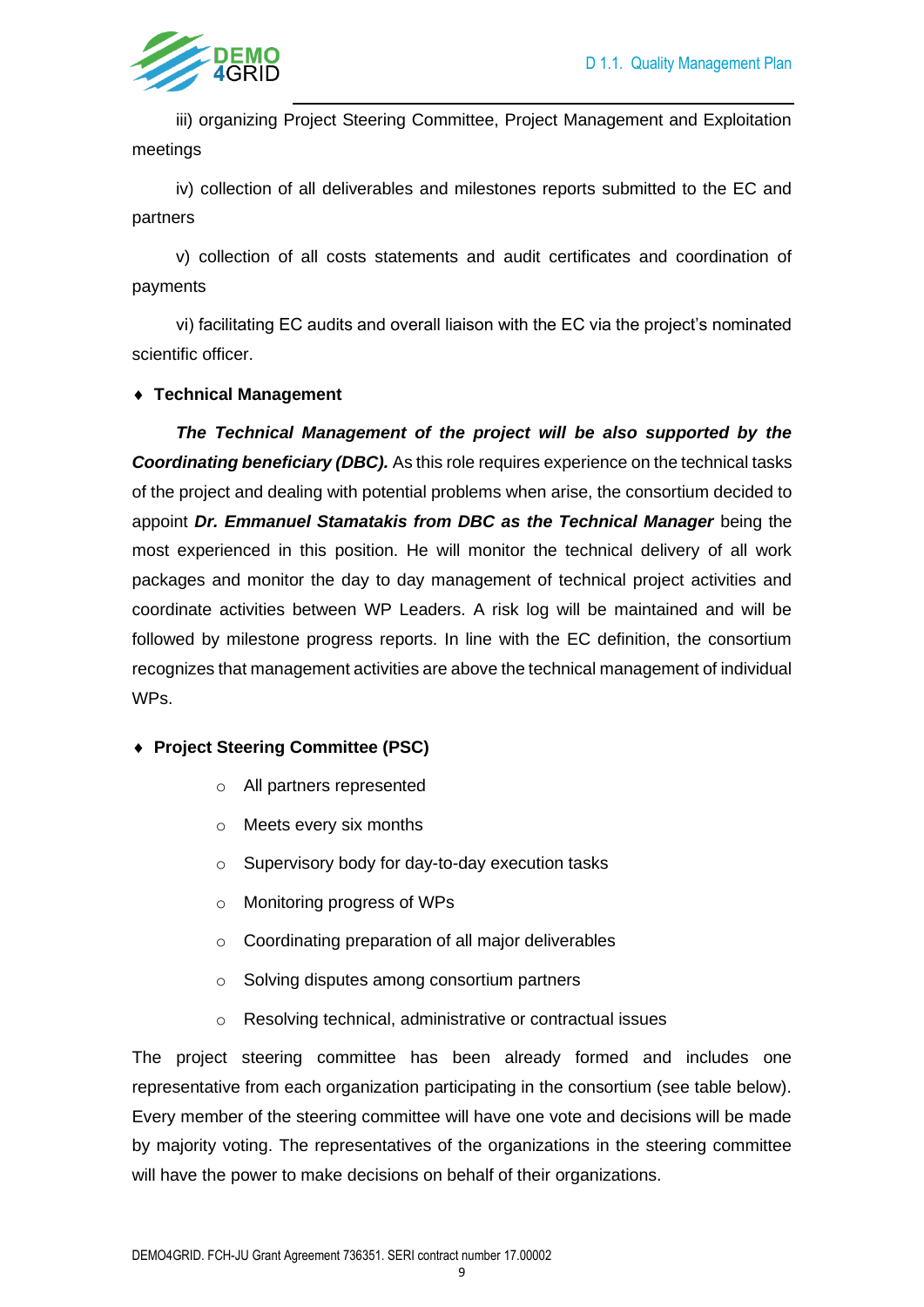

#### <span id="page-9-0"></span>Table 2. Project Steering Committee

| <b>Participant</b> | <b>Member of the steering committee</b>          |  |  |  |  |  |  |
|--------------------|--------------------------------------------------|--|--|--|--|--|--|
| DBC.               | Mr. Konstantinos Tsiakataras                     |  |  |  |  |  |  |
| <b>IHT</b>         | Mr. Franco Nodari / Mr. Nicola Zandoná (deputy)  |  |  |  |  |  |  |
| <b>FHA</b>         | Ms. Maite Imirizaldu / Mr. Jesús Simón (deputy)  |  |  |  |  |  |  |
| <b>MPEIS</b>       | Mr. Ewald Perwög                                 |  |  |  |  |  |  |
| FEN                | Mr. Ernst Fleischhacker                          |  |  |  |  |  |  |
| <b>INYCOM</b>      | Mr. Marcos Rubio / Mr. Guillermo Matute (deputy) |  |  |  |  |  |  |

#### **Work Package Leaders (WPL)**

In the following table, it is presented the WP leader of each work package. The WP leaders were chosen due to their high experience and expertise in regards to the related WP. The WPL will be responsible for the appointment and frequency of WP team meetings. At least one WP team meeting will be appointed every three months either via physical attendance or teleconference. WPL will be responsible to integrate the results of the individual tasks and report them to the Technical Manager and Project Coordinator, who will circulate these reports to the PSC and incorporate them in periodic reports. Each WPL will be also responsible to disseminate the results of their activities to other WPLs. Particularly, the obligations of WPL are:

- o Day-to-day management of the corresponding WP
- o Quality management and quality control of the WP
- o Coordinate communication between partners within the same WP
- o Provide minutes taken during WP team meetings
- o Coordinate WP specific technical activities
- o Dictate workflow scheduling and work plan change control procedure
- o Review and manage the impact of economical and societal issues.

#### <span id="page-9-1"></span>Table 3. Work Package Leaders

| <b>Work Package</b> | <b>Work Package Leader name</b> |
|---------------------|---------------------------------|
| WP1                 | Mr. Emmanuel Stamatakis (DBC)   |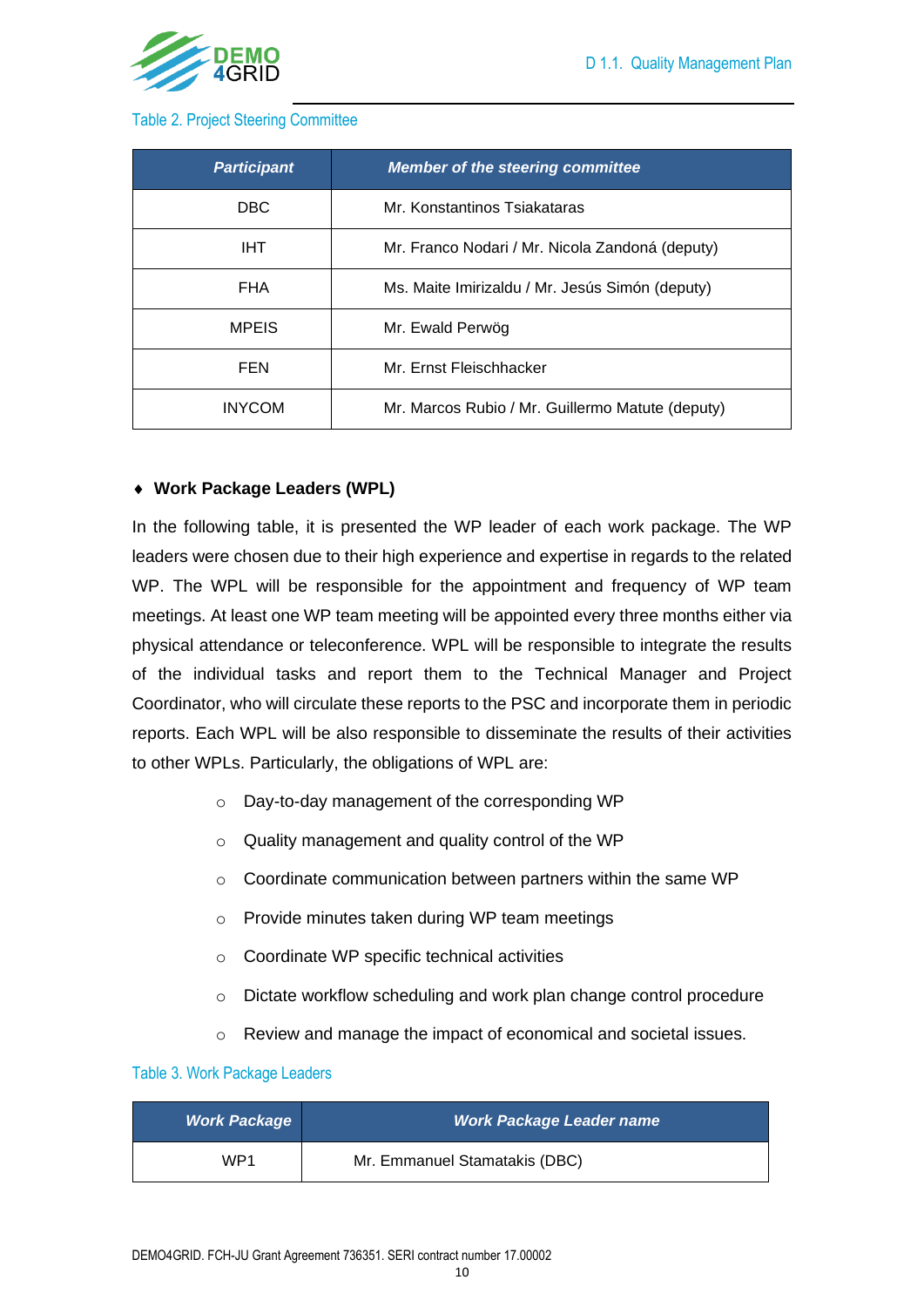

| <b>Work Package</b> | <b>Work Package Leader name</b>     |
|---------------------|-------------------------------------|
| WP2                 | Mr. Pablo Marcuello (IHT)           |
| WP <sub>3</sub>     | Mr. Ewald Perwög (MPREIS)           |
| WP4                 | Mr. Pablo Marcuello (IHT)           |
| WP <sub>5</sub>     | Mr. Ewald Perwög (MPREIS)           |
| WP <sub>6</sub>     | Mr. Georgios Sidiras (DBC)          |
| WP7                 | Ms. Maite Imirizaldu Martínez (FHA) |
| WP8                 | Mr. Konstantinos Tsiakataras (DBC)  |

#### **Dissemination and Communication Manager (DCM)**

The consortium has decided to appoint as *dissemination and Communication manager Ms Maite Imirizaldu Martínez from FHA*. She will be responsible to report to the Project Coordinator and the PSC and provide dissemination, exploitation and communication plans. Additionally, she will have to approve the dissemination material which will be developed during the project such as posters, conference presentations, flyers etc. and identify funding opportunities for the commercialization of the project results. The dissemination and exploitation manager will undertake the following activities:

- o Dissemination of the knowledge beyond the consortium
- o Management of knowledge acquired
- o Studies on socio economic aspects
- o Activities promoting the exploitation of the results
- o Transfer of best practices for the early use and exploitation of technologies
- o Absorption of the results by the participants
- o Dissemination and communication of results
- o Quality of provided services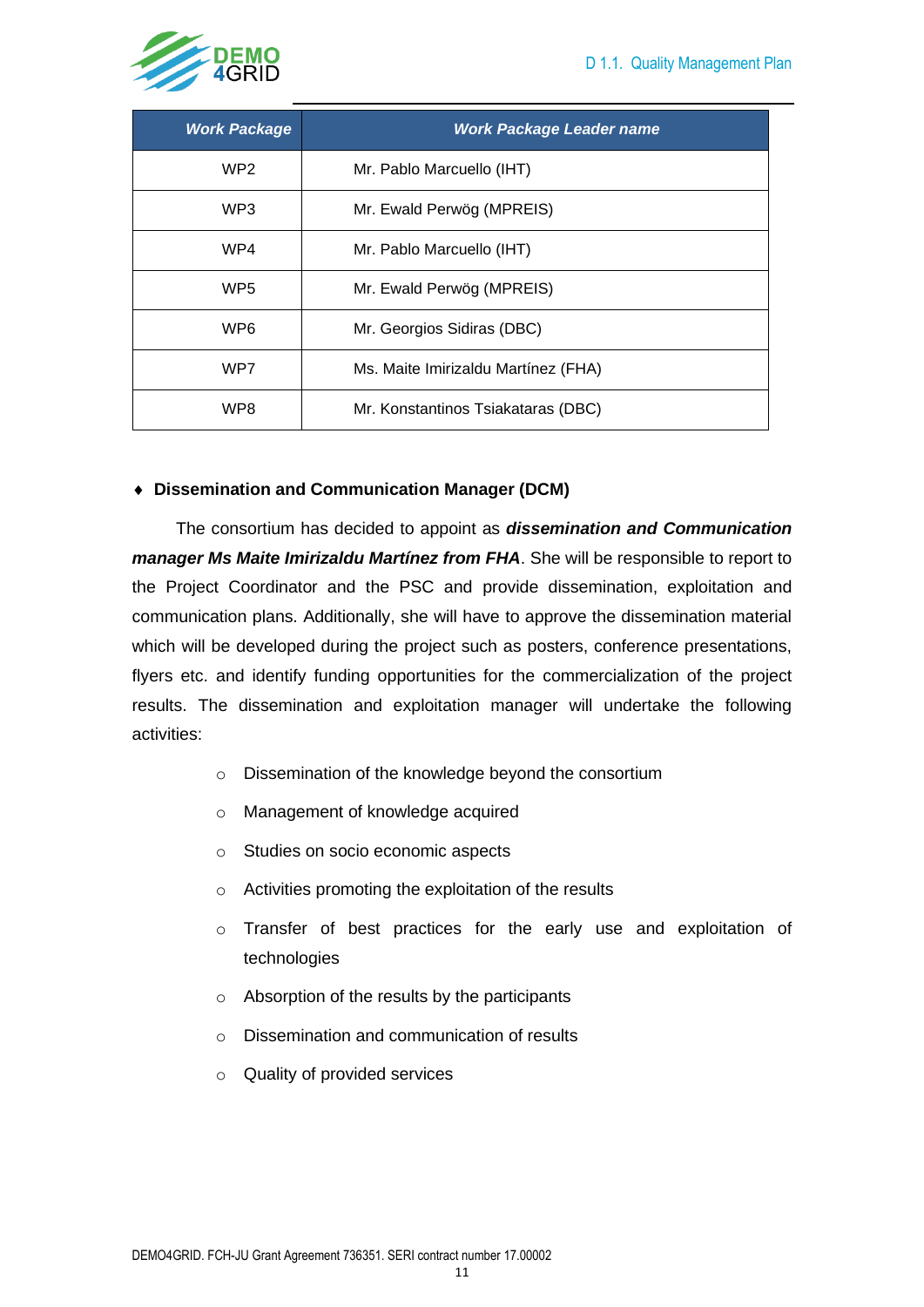





<span id="page-11-1"></span>Leading partners in the non-plenary bodies are shown in the next table.

#### <span id="page-11-2"></span>Table 4. DEMO4GRID boards and leading partners

| <b>DEMO4GRID Boards</b>               | <b>Acronym</b> | <b>Leading Partner(s)</b> |  |  |  |  |  |  |  |  |
|---------------------------------------|----------------|---------------------------|--|--|--|--|--|--|--|--|
| <b>Project Steering Committee</b>     | <b>PSC</b>     | DIAD (Coordinator)        |  |  |  |  |  |  |  |  |
| Work Package Leaders                  | WPL            | DIAD, IHT, MPREIS, FHA    |  |  |  |  |  |  |  |  |
| Dissemination and Communication Board | <b>DCB</b>     | FHA                       |  |  |  |  |  |  |  |  |

### <span id="page-11-0"></span>**2.2. Resolution of disputes**

The steering committee will have the power to make all decisions regarding the progress of the project. Each member of the consortium will have a vote in the decision making. However, if conflict arises through one of the processes, the procedure which will be followed is described below:

a. The steering committee will be the only one with the power to resolve this issue of conflict between partners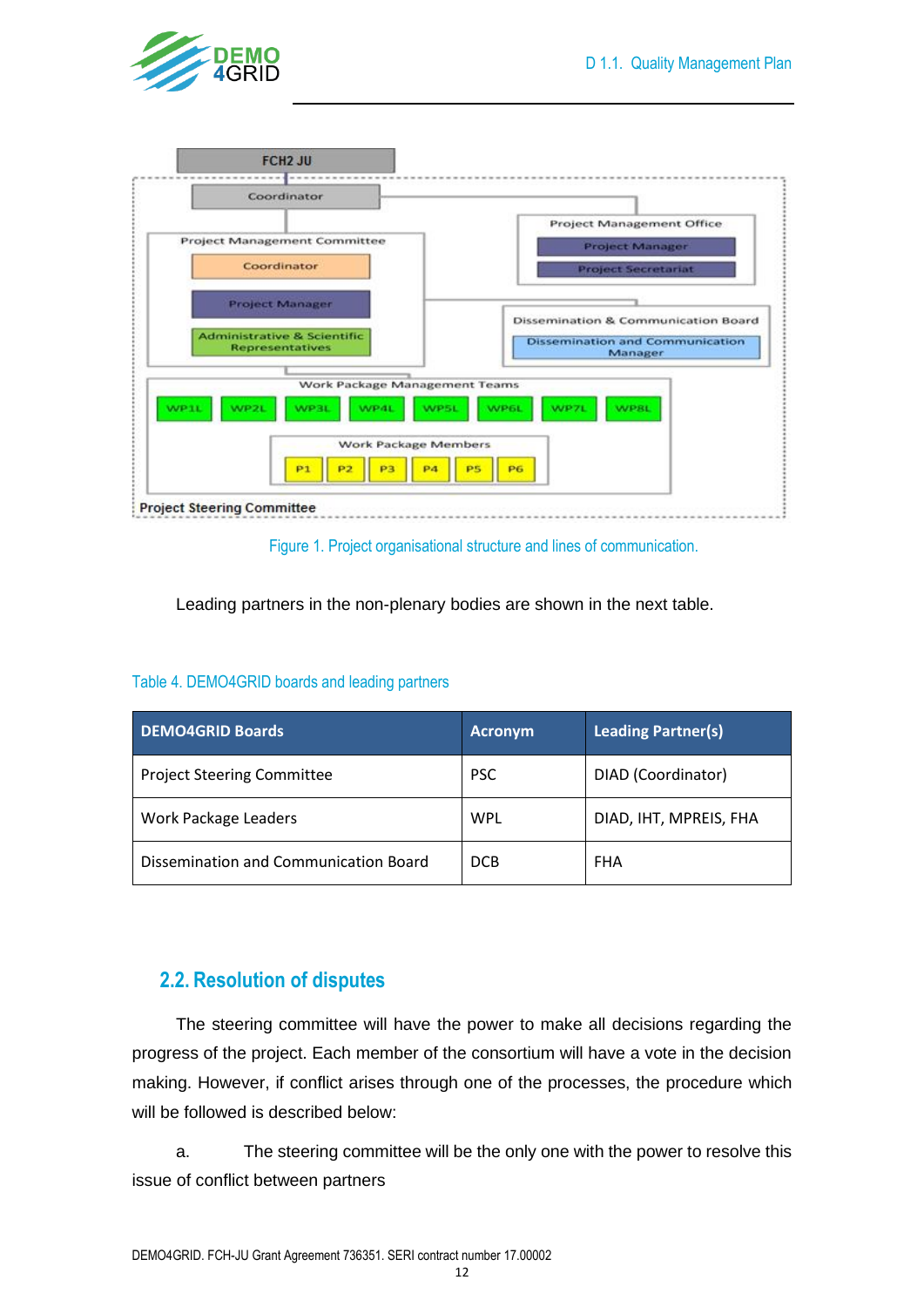

b. The partners will appoint a project steering committee meeting to agree consensually the best course of action

c. If a consensus agreement cannot be made, the steering committee will use an independent professional consultant to contribute in resolving this matter. The consultant will be funded by the conflicted partners.

d. In the unlikely case that a conflict cannot be resolved by all the aforementioned measures, the issue will be escalated to the European Commission for guidance and advice. In case that an activity in a work package is delayed and is running behind schedule, the technical manager will decide if a contingency plan is required. If so, the related WP leader is obliged to develop a contingency plan in one week time.

However, the *general principle* applied to the resolution of disputes is that steps to resolve any dispute should be taken at the lowest appropriate level, with escalation to the next highest level in the organisational structure only when a satisfactory resolution cannot be achieved. The sequence of escalation, in order of increasing importance is as follows:

- 1. Task Leader (TL)
- 2. Work Package Leader (WPL)
- 3. Project Steering Committee (PSC)
- 4. Fuel Cells & Hydrogen 2 Joint Undertaking (FCH2 JU) & Swiss State Secretariat for Education, Research and Innovation (SERI)

<span id="page-12-0"></span>

Figure 2. FCH2 JU & SERI logos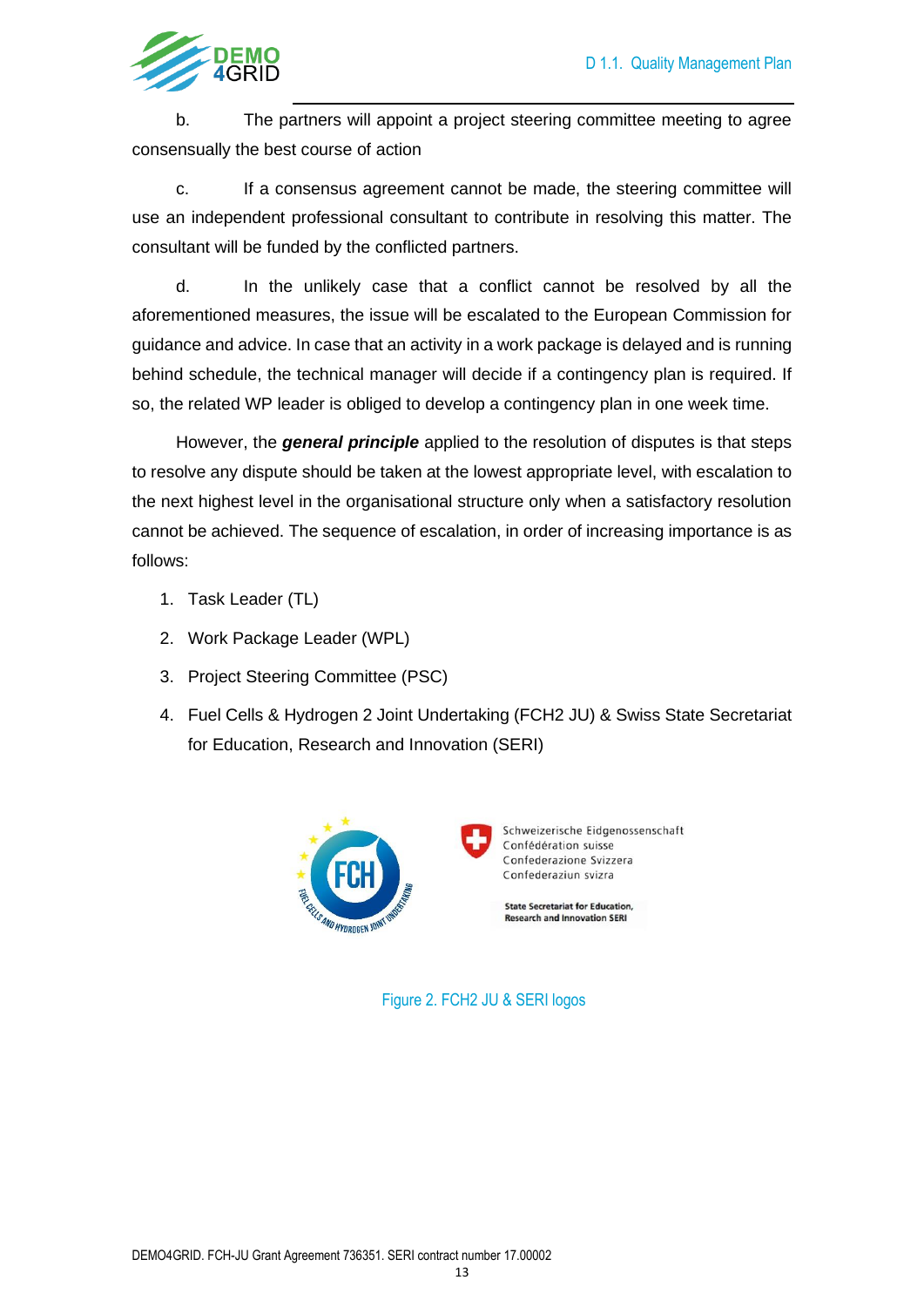

### <span id="page-13-0"></span>**3. TIME PLAN**

The time plan of the project in the form of a Gantt chart is shown in Annex I, with reference to the DoW for details. Deviations from the plan should be decided at the level of the project management committee and referred to for approval by the General Assembly. Then, approval by the FCH2 JU should be requested via a "change request" process.

## <span id="page-13-1"></span>**4. QUALITY CONTROL AND REVIEW PROCESSES**

#### **Quality Assurance**

The ISO project management system will be applied to this project and integrates Quality by establishing and following a set of procedures which ensure implementation according to the schedule, processes and standards defined in the current Project Quality Plan. Regarding project deliverables in particular, quality assurance can generally be described as a three-level filtering system, as shown in the figure below:





<span id="page-13-3"></span>This aim at ensuring that the outcome of DEMO4GRID remains consistent and conforms to high levels of quality and professional standards. The following steps are foreseen for the duration of the project:

### <span id="page-13-2"></span>**4.1. DELIVERABLE DOCUMENTS**

#### **Step 1: Preparation of a Draft Document**

The final author prepares the draft version of the document by using the appropriate document template (see **Annex II**).

#### **Step 2: Quality Control**

The draft document is reviewed by the corresponding WP Leader and the Workpackage Management Team. Should additional work be required, Steps 1 and 2 are repeated until consensus is reached.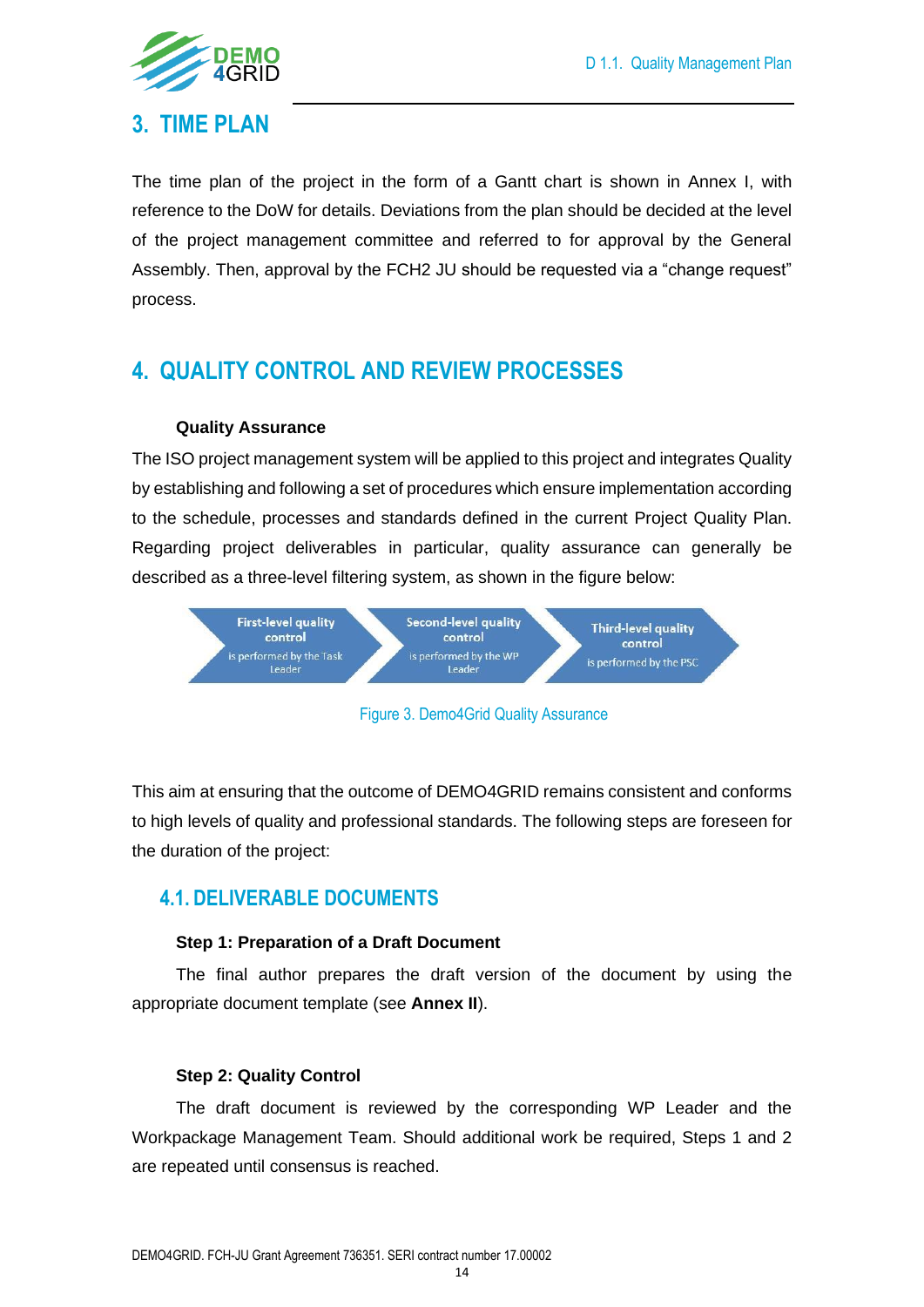

#### **Step 3: Document to Project Coordinator**

The Project Coordinator reviews the document and either approves or rolls it back to Step 2. Should consensus be reached, the Coordinator asks for the subsequent approval of Project Steering Committee. The Committee may roll the document back to Step 2 until consensus is reached.

#### **Step 4: Delivery**

The document is moved to the "Delivered" folder and delivered to the Project Officer.

#### **Step 5: Acceptance/rejection**

The Project Coordinator receives comments and requests for modifications by the Project Officer:

- $\triangleright$  Should the document be met with approval, the document production phase is closed.
- ➢ Should modifications be requested, the document rolls back to Step 1, where the author performs the required modifications and the process starts again.

### <span id="page-14-0"></span>**4.2. PUBLICLY AVAILABLE DOCUMENTS AND INFORMATION**

Publicly available documents distributed either via the website or other media (printed matter, press announcements, electronic storage sticks, etc.) include:

#### **Project-related documentation**

- − Deliverables as delivered or modified for publication
- − Promotional material (logos, leaflets, text on the website)
- − Presentations at events
- − Publications

The following requirement ensures that quality and access control is maintained at all times:

> $\triangleright$  Everything published will meet with the approval of the Dissemination and Communication Board (DCB), itself under the approval of the Project Steering Committee (PSC).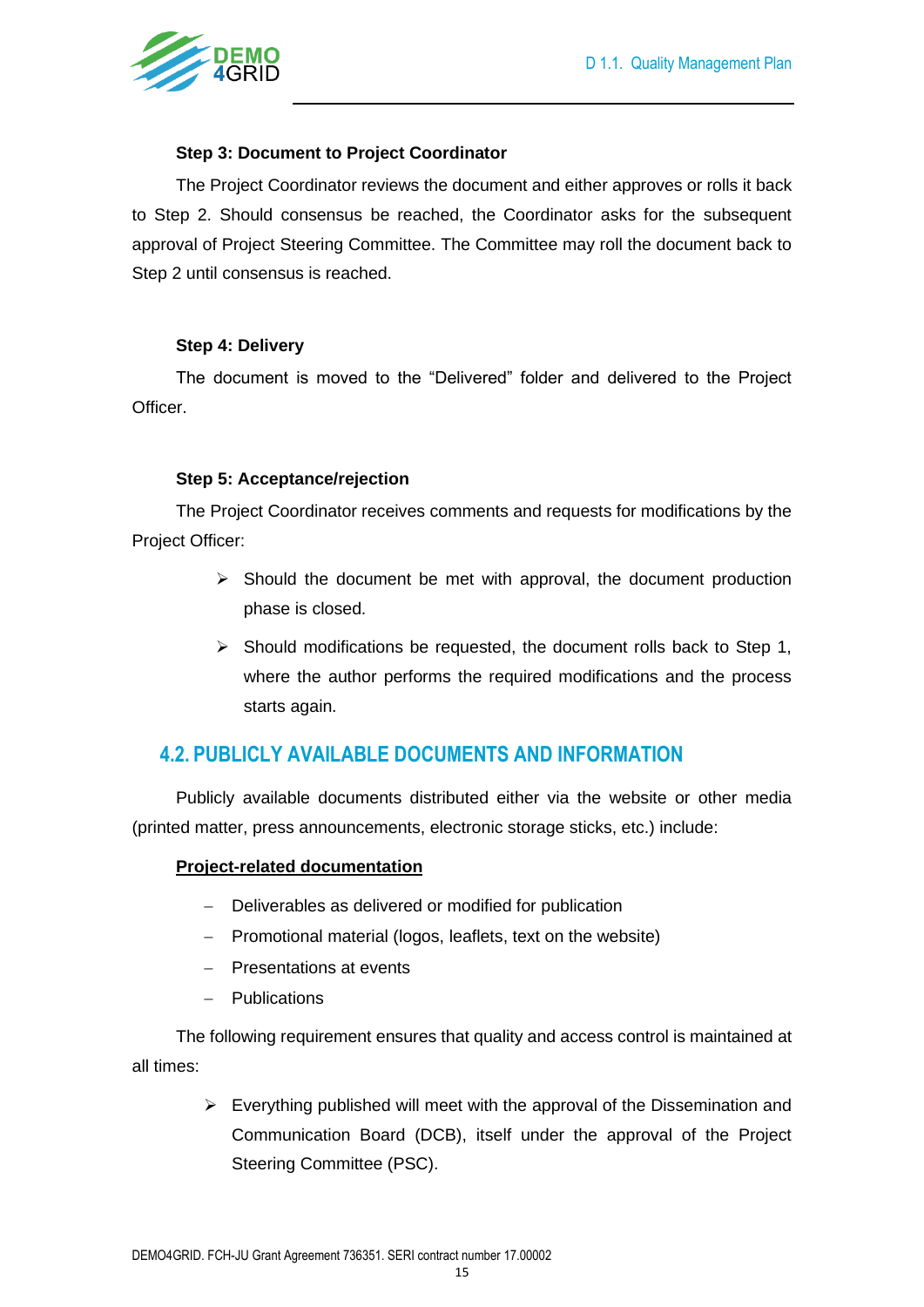

#### **Participation and/or presentation at events**

- Participation at events can be initiated by any partner, under the approval of the DCB and, if needed, the PMC.
- − Organisation of project events (workshops, Conference) will be led by the DCB and approved by the PMC.

#### **Supervision by the FCH2 JU**

− The Project Officer has the final approval on all of the above publicly visible actions.

### <span id="page-15-0"></span>**4.3. VERSION CONTROL**

The following document version numbering scheme will be used:

<*Edition Number*>.<*Revision Number*>

- − The Edition Number is of one digit (version 0 is the initial draft version).
- − The Revision Number is of two digits to be defined by the partner elaborating the document.

### <span id="page-15-1"></span>**4.4. DOCUMENT DELIVERY SPECIFICATION**

The delivered and circulated documents among participants will be in MS Word, Excel or Adobe PDF format and those for third parties and the Commission in the same formats, unless exceptional circumstances demand otherwise.

### <span id="page-15-2"></span>**5. DATA MANAGENT PLAN**

DEMO4GRID pilot site will implement novel processes for sustainability and economic viability. Data collected and services to be respectively drawn will be based on the needs of the demo. The DEMO4GRID consortium will ensure that as much as possible of the data collected and generated remains available to the public, provided that privacy laws and principles are not violated. Given that DEMO4GRID participates in the 'Pilot on Open Research Data', a preliminary Data Management Plan (DMP) will be drawn up by month 6 in order to guide partners and it will be continually revised throughout the project. The methodological approach is based on the 'Guidelines on FAIR Data Management in Horizon 2020', by DG Research & Innovation. The DMP will tackle issues such as 'Fair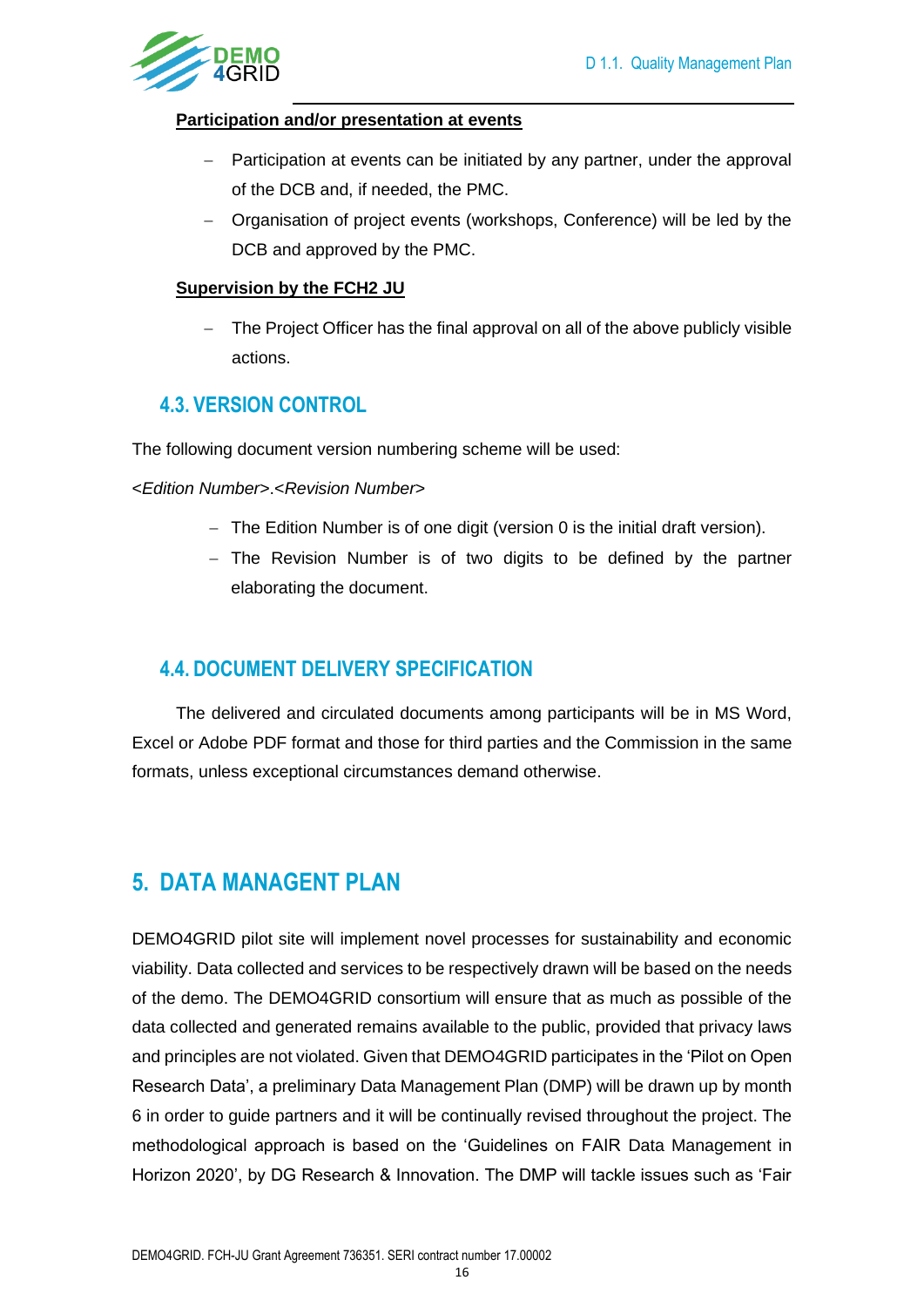

Data' (making data findable, including provisions for metadata, openly accessible, and interoperable); increase of data re-use; allocation of resources; data security; ethical aspects and others.

Data produced will comprise:

Data gathered (past, current and future) through the demo site and the partners' labs & facilities; and results arising from the use of these data, relevant to the underlying objectives of the project.

Real-time monitoring of available measurements of sensors/process data in a variety of open data streams sources that may contribute to estimations of risk.

Data from the participatory evaluation and assessment processes by all stakeholders for the resulting services in terms of performance, responsiveness, ease of use and effectiveness.

**Data Curation**: Collected and generated data will be curated and preserved in secure data repositories complying with quality, security, privacy standards of EU. Also, the OAIS [Open Archival Information System - ISO 14721:2012] will be used as a reference model for curation and preservation. Data management responsibilities will be allocated to specific members of the project team, where own resources may be allocated.

The DEMO4GRID platform will retain compatibility with all relevant current standards and with a number of best practices and guidelines for working with farming data and models. Guidelines and standards curated by organisations such as the Open Data Foundation; Open Knowledge International; Open Government Standards; OpenAIRE Project, will be taken into account for the open data format produced by the project.

#### *Open access to peer-reviewed scientific publications*

DEMO4GRID will follow the open access policy of Horizon 2020 by providing readers with free, reusable on-line access to scientific information. Such information covers peerreviewed articles (published in scholarly journals), pre-print articles, conference papers, books and research data (data underlying publications, curated data and/or raw data). The consortium will use an Institutional Open Repository to store and provide access to scientific publication and researchers profiles. This repository will automatically feed OpenAIRE with articles to ensure the largest possible impact among researchers, policymakers and businesses. Each partner will ensure open access to the deposited publication (via the repository) at the latest on publication, if an electronic version is available for free via the publisher, or within six months of publication (twelve months for publications in the social sciences and humanities) in any other case. Each consortium

17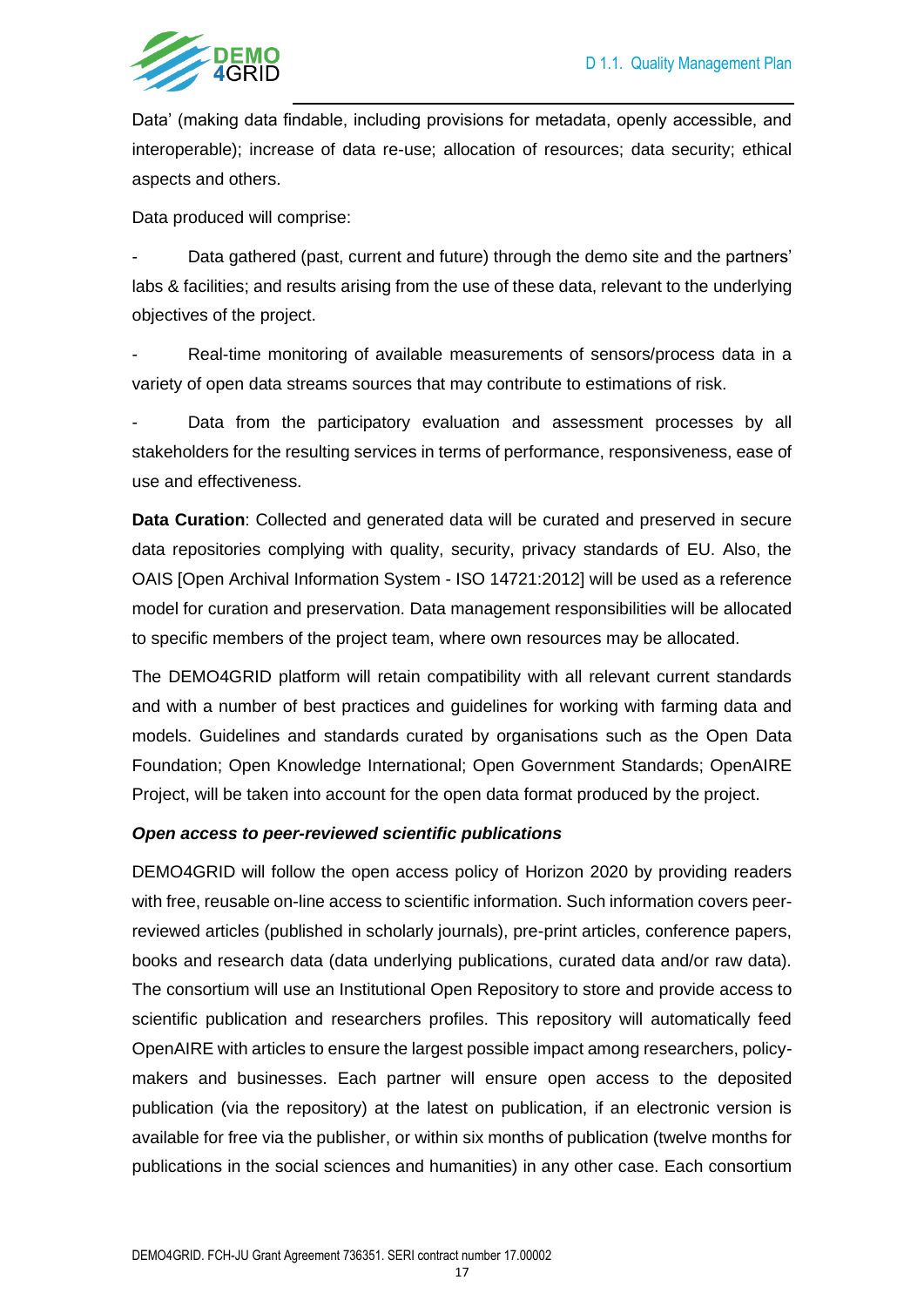

partner will also ensure access to the bibliographic metadata that identify the deposited publication, while simultaneously retaining their copyright. Licences will be granted to publishers, based on 'Creative Commons' [i.e. retain copyright while allowing others to copy, distribute, and make some uses of their work - at least non-commercially; while the licensors get the credit for their work].

The following *generic template* will be used to develop the Data Management Plan (DMP) to accompany the current project. The notes (*in italics*) provide further context and guidance for its completion. *Specific template(s)* (depending on the technology, TRL, etc.) will be made available by the FCH2 JU to collect and entry project data on an annually basis to the TEchnology MONitoring and ASsessment tool (TEMONAS) for the evaluation of project results and technology achievements by FCH JU.

#### **0. DEMO4GRID Data Management Plan (DMP)**

Data Management Plan (DMP) in order to collect, organize, back-up and store the data which will be generated, following the guidelines for data management in Horizon 2020. This DMP remarks the great significance of the knowledge management and special procedures to make a proper use of the data.

#### **1. Description of the data**

#### **1.1 Type of the Action(s)**

*Up to three lines of text that summarise the type the project and its specific Actions (Tasks) for which the data are being collected.*

#### **1.2 Types of data**

*Types of research data to be managed in the following terms: quantitative, qualitative; generated from surveys, experimental measurements, operating parameters, simulation tools, administrative records, images, samples, ...*

#### **1.3 Format and scale of the data**

*File formats, software used, databases,…. Do formats and software enable sharing and long-term validity of data?*

#### **2. Data collection / generation**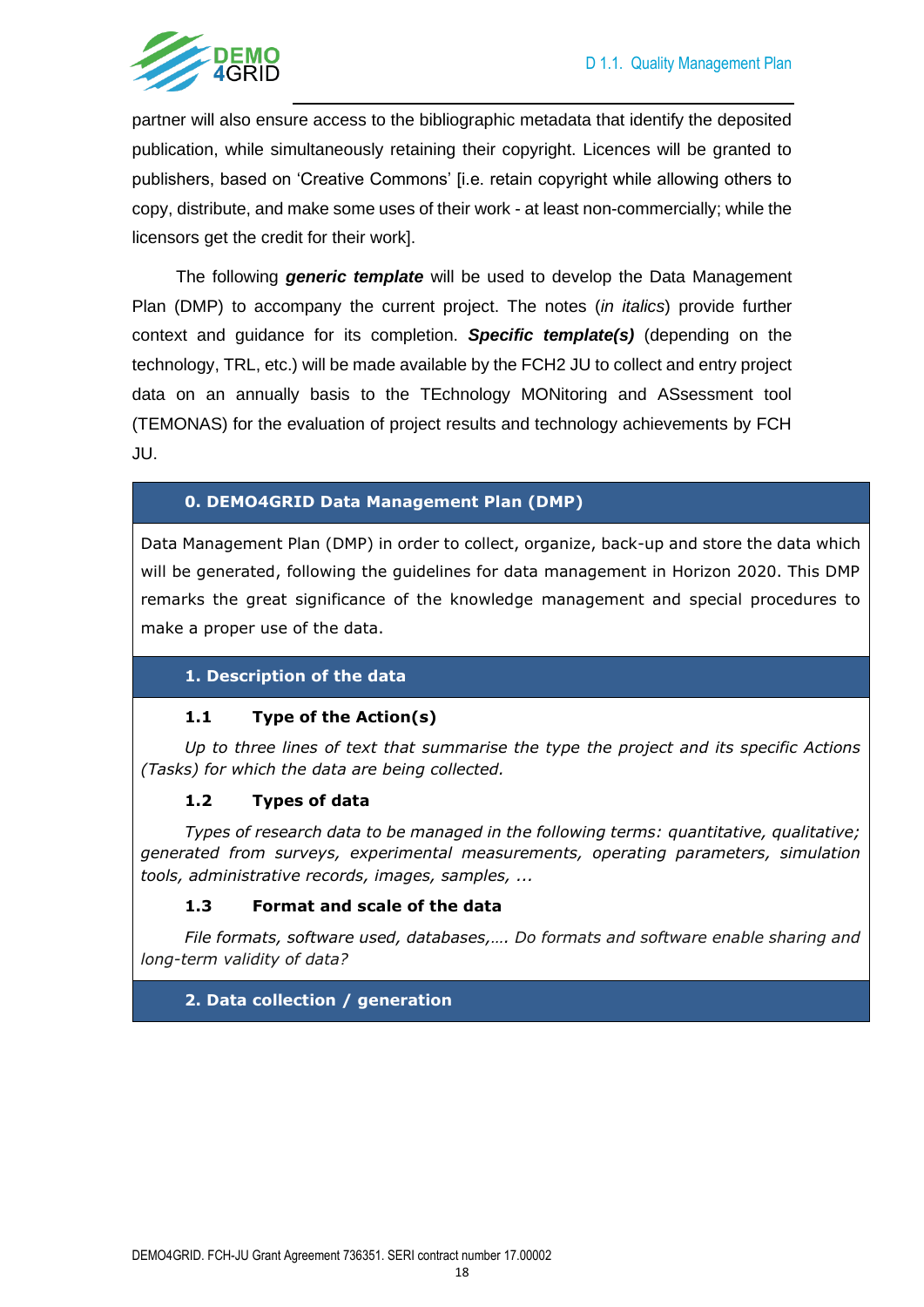

*Make sure that DEMO4GRID justifies why new data collection or long term management is needed. Focus in this template on the good practice and standards for ensuring new data are of high quality and processing is well documented.*

#### **2.1 Methodologies for data collection / generation**

*How the data will be collected/generated and which research community data standards (if any) will be used at this stage*.

#### **2.2 Data quality and standards**

*How consistency and quality of data collection / generation will be controlled and documented, through processes of calibration, repeat samples or measurements, standardised data capture or recording, data entry validation, peer review of data or representation with controlled vocabularies.*

#### **3. Data management, documentation and curation**

*Keep this section concise and accessible to readers who are not data-management experts. Focus on principles, systems and major standards. Focus on the main kind(s) of project data. Give brief examples and avoid long lists.*

#### **3.1 Managing, storing and curating data.**

*Briefly describe how data will be stored, backed-up, managed and curated in the short to medium term. Specify any community agreed or other formal data standards used (with URL references). [Enter data* security *standards in Section 4].* 

#### **3.2 Metadata standards and data documentation**

*What metadata is produced about the data generated from the research? For example descriptions of data that enable research data to be used by others outside of DEMO4GRID team. This may include documenting the methods used to generate the data, analytical and procedural information, capturing instrument metadata alongside data, documenting provenance of data and their coding, detailed descriptions for variables, records, etc.*

#### **3.3 Data preservation strategy and standards**

*Plans and place for long-term storage, preservation and planned retention period for the research data. Formal preservation standards, if any. Indicate which data may not be retained (if any).*

#### **4. Data security and confidentiality of potentially disclosive information**

*This section MUST be completed if project's research data includes personal data or any ethics requirements. Information provided will be in line with the ethical review.* 

#### **4.1 Formal information/data security standards**

*Identify formal information standards with which the project is or will be compliant. If your organisation is ISO compliant, please state the registration number.*

#### − DBC: **ISO 27001** *Information security management* (**33/A.Π**)

− INYCOM: **ISO 27001 Information security management (SI-0014/2009)**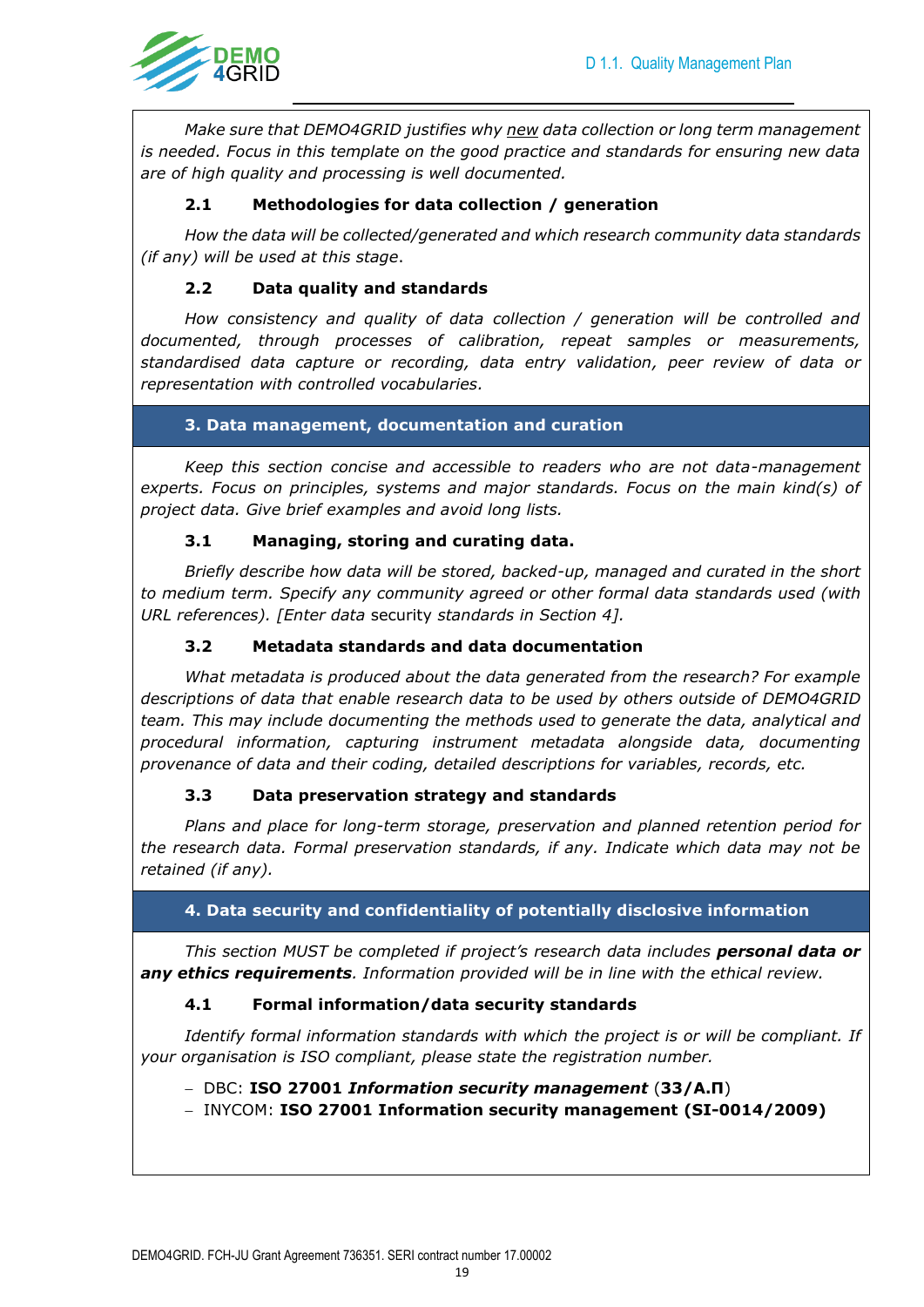

#### **4.2 Main risks to data security**

*Summarise the main risks to the confidentiality and security of information related to*  project partners*, the level of risk and how these risks will be managed. Cover the main processes or facilities for storage and processing of personal data, data access, with controls put in place and any auditing of user compliance with consent and security conditions. It is not sufficient to write not applicable under this heading.*

#### **4.3 Ethics requirements**

*The Consortium must confirm that the ethical standards and guidelines of Horizon2020 will be rigorously applied, regardless of the country in which the research is carried out.* 

*The partners must provide details on the material which will be imported to/exported from EU and provide the adequate authorisations*

#### **5. Data sharing and access**

Identify any data repository (-ies) that are, or will be, entrusted with storing, curating and/or sharing data from the project, where they exist for particular disciplinary domains or data types.

#### **5.1 Suitability for sharing**

*Is the data you propose to collect (or existing data you propose to use) in the project suitable for sharing? If yes, briefly state why it is suitable.*

*If No, indicate why the data will not be suitable for sharing and then go to Section 6.*

#### **5.2 Discovery by potential users of the research data**

*Indicate how potential new users (outside Consortium) can find out about your data and identify whether it could be suitable for their research purposes, e.g. through summary information (metadata) being readily available on project's website or in other databases or catalogues. How widely accessible is this depository?*

*Indicate whether the policy or approach to data sharing is (or will be) published on project's website (or by other means).*

#### **5.3 Governance of access**

*Identify who makes or will make the decision on whether to supply research data to a potential new user.*

*Indicate whether the research data will be deposited in and available from an identified community database, repository, archive or other infrastructure established to curate and share data.*

#### **5.4 The study team's exclusive use of the data**

*What are the timescale/dependencies for when data will be accessible to others outside DEMO4GRID? Summarize the principles of the current/intended policy.* 

#### **5.5 Restrictions or delays to sharing, with planned actions to limit such restrictions**

*Restriction to data sharing may be due to participant confidentiality, consent agreements or IPR. Strategies to limit restrictions may include data being anonymised or aggregated; gaining participant consent for data sharing; gaining copyright permissions.*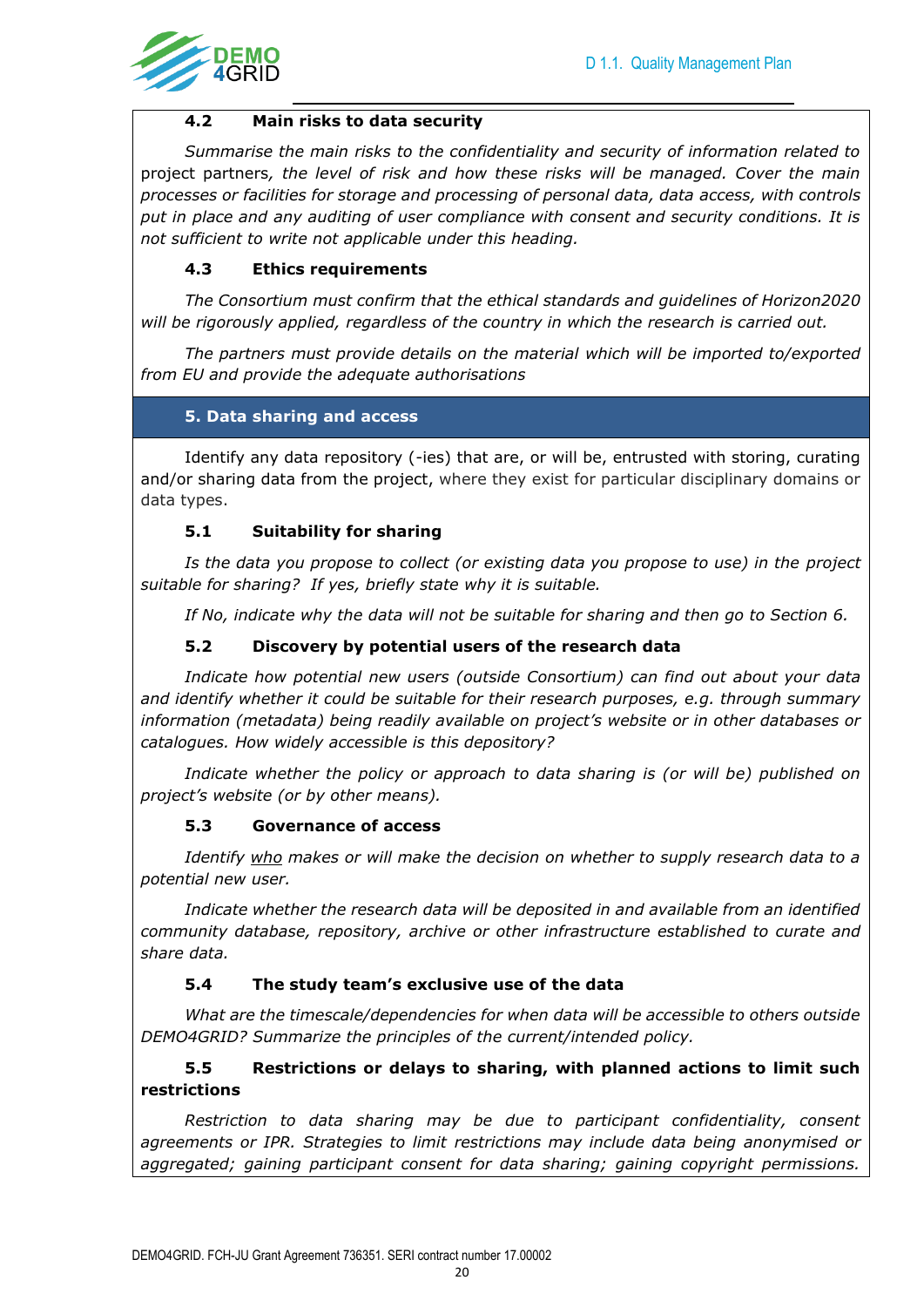

*Consent procedures should include provision for data sharing to maximise the value of the data for wider research use, while providing adequate safeguards for participants. As part of the consent process, proposed procedures for data sharing should be set out clearly and current and potential future risks associated with this explained to research participants.*

#### **5.6 Regulation of responsibilities of users**

*Indicate whether external users are (will be) bound by data sharing agreements, setting out their main responsibilities.*

#### **6. Responsibilities**

- *study-wide data management*
- *metadata creation,*
- *data security*
- *quality assurance of data.*

**7. Relevant institutional, departmental or study policies on data sharing and data security**

*Please complete, where such policies are (i) relevant to the project, and (ii) are in the public domain, e.g. accessible through the internet.*

*Add any others that are relevant*

| <b>Policy</b>                              | <b>URL or Reference</b> |
|--------------------------------------------|-------------------------|
| Data<br>Management<br>Policy & Procedures  |                         |
| Data Security Policy                       |                         |
| Data Sharing Policy                        |                         |
| Institutional<br><b>Information Policy</b> |                         |
| Other                                      |                         |
|                                            |                         |

**8. Author of this Data Management Plan (Name)** and, if different to that of the Principal Investigator, their **telephone & email contact details**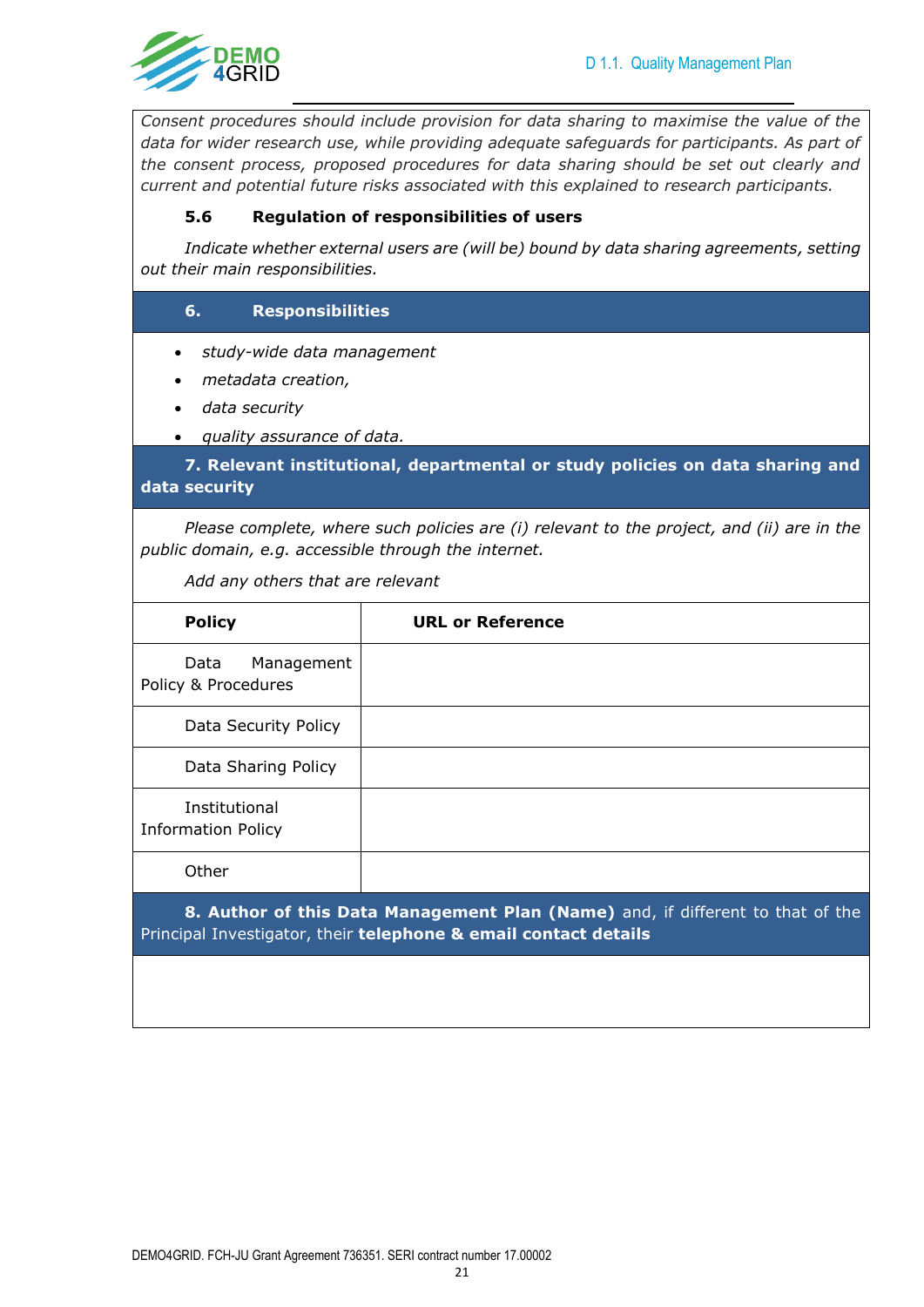

## <span id="page-21-0"></span>**6. OTHER ISSUES**

For the purposes of configuration management, changes to the project with respect to the DoW, the Grant Agreement and the Consortium agreement will be first ratified by the Project Steering Committee. The final request formed in this way will be communicated to the Commission (FCH2 JU) for approval.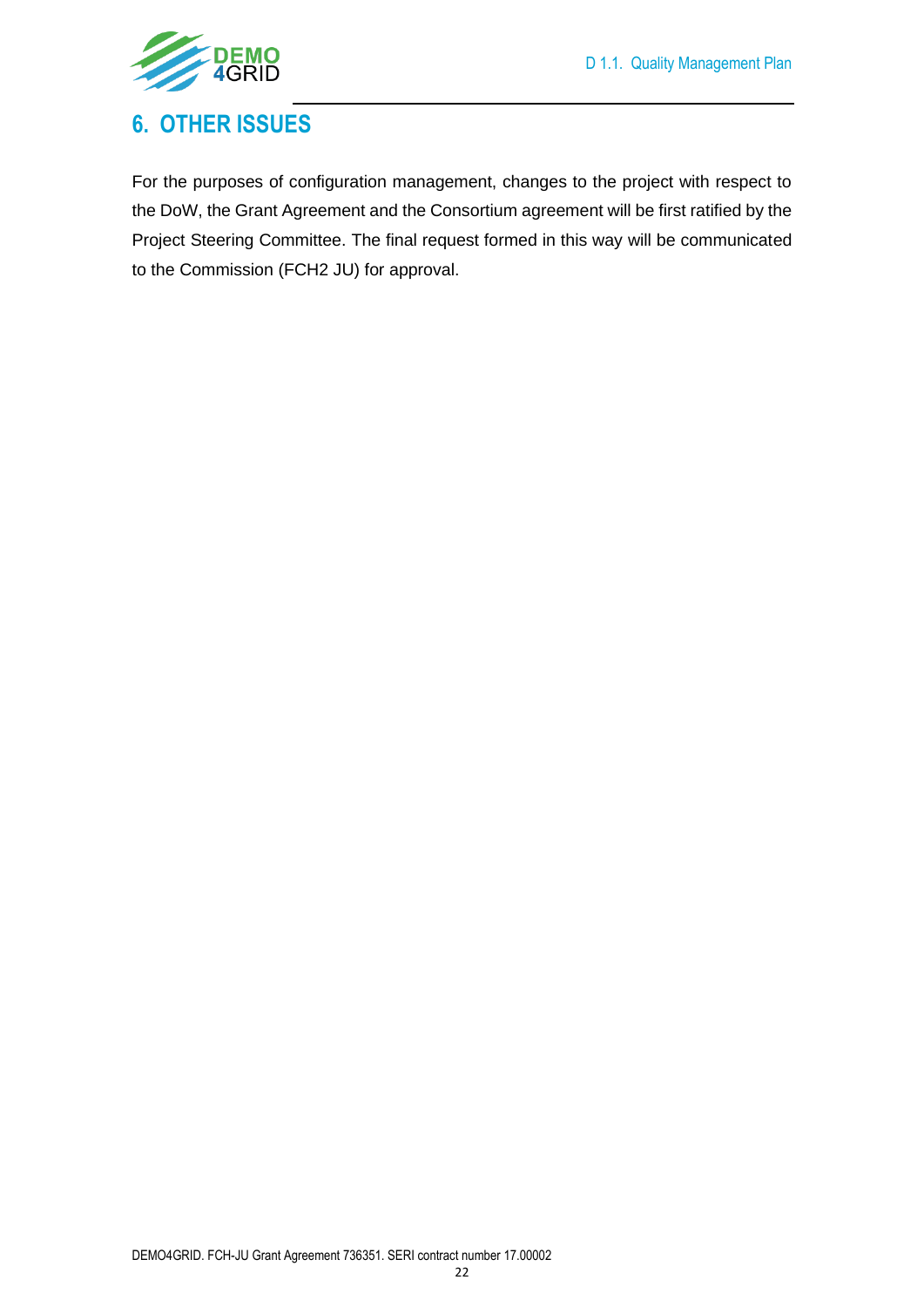## **ANNEX I - DEMO4GRID GANTT CHART**

<span id="page-22-0"></span>

|                 |                                                          | LEAD          |                  | Y1        |      |                |     |                | Y <sub>2</sub>         |            |      |      |      | Y3               |                 |           |            |     |                  |      | Y4 |                  |            |      |       | Y5  |      |           |
|-----------------|----------------------------------------------------------|---------------|------------------|-----------|------|----------------|-----|----------------|------------------------|------------|------|------|------|------------------|-----------------|-----------|------------|-----|------------------|------|----|------------------|------------|------|-------|-----|------|-----------|
|                 |                                                          |               |                  |           |      |                |     |                |                        |            |      |      |      |                  |                 |           |            |     |                  |      |    |                  |            |      |       |     |      | D1.7 D1.9 |
| WP <sub>1</sub> | <b>Management</b>                                        | <b>DIAD</b>   |                  | D1.2 D1.1 |      |                |     | D1.4           |                        |            | D1.3 | D1.6 |      | M <sub>1.1</sub> |                 |           | D1.5       |     | D <sub>1.8</sub> |      |    |                  |            |      | D1.10 |     |      |           |
|                 | Global management                                        | <b>DIAD</b>   |                  |           |      |                |     |                |                        |            |      |      |      |                  | M4 <sub>2</sub> |           |            |     |                  |      |    |                  |            |      |       |     |      |           |
| 1.2             | <b>Project meetings</b>                                  | <b>DIAD</b>   |                  |           |      |                |     |                |                        |            |      |      |      |                  |                 |           |            |     |                  |      |    |                  |            |      |       |     |      | <b>NO</b> |
| 1.3             | <b>Project activities</b>                                | <b>DIAD</b>   |                  |           |      |                |     |                |                        |            |      |      |      |                  |                 |           |            |     |                  |      |    |                  |            |      |       |     |      |           |
| 1.4             | Financial docs & progress reports FCH-JU                 | DIAD          |                  |           |      |                |     |                |                        |            |      |      |      |                  |                 |           |            |     |                  |      |    |                  |            |      |       |     |      |           |
| 1.5             | External communications                                  | <b>DIAD</b>   |                  |           |      |                |     |                |                        |            |      |      |      |                  |                 |           |            |     |                  |      |    |                  |            |      |       |     |      |           |
| 1.6             | Results verification, validation & implementation        | <b>DIAD</b>   |                  |           |      |                |     |                |                        |            |      |      |      |                  |                 |           |            |     |                  |      |    |                  |            |      |       |     |      |           |
| WP <sub>2</sub> | Delivery of PAE and C&CS                                 | <b>IHT</b>    | M <sub>2.1</sub> |           |      | D <sub>2</sub> |     |                | D22<br>D <sub>23</sub> |            |      |      |      |                  |                 |           |            |     |                  |      |    |                  |            |      |       |     |      |           |
| 2.1             | Delivery of electrolyser                                 | ШT            |                  |           |      | M <sub>2</sub> |     | <b>M23 M24</b> |                        |            |      |      |      |                  |                 |           |            |     |                  |      |    |                  |            |      |       |     |      |           |
| 2.1.1           | Planning, procurement and engineering                    | <b>HT</b>     |                  |           |      |                |     |                |                        |            |      |      |      |                  |                 |           |            |     |                  |      |    |                  |            |      |       |     |      |           |
| 2.1.2           | Manufacturing                                            | HT            |                  |           |      |                |     |                |                        |            |      |      |      |                  |                 |           |            |     |                  |      |    |                  |            |      |       |     |      |           |
| 22              | Delivery of Control&Communication system                 | <b>NYCOM</b>  |                  |           |      |                |     |                |                        |            |      |      |      |                  |                 |           |            |     |                  |      |    |                  |            |      |       |     |      |           |
| 2.2.1           | Grid technical requirements                              | <b>NYCOM</b>  |                  |           |      |                |     |                |                        |            |      |      |      |                  |                 |           |            |     |                  |      |    |                  |            |      |       |     |      |           |
|                 | 2.2.2 Forecasting models for optimal design              | <b>INYCOM</b> |                  |           |      |                |     |                |                        |            |      |      |      |                  |                 |           |            |     |                  |      |    |                  |            |      |       |     |      |           |
| 223             | Development of C&CS                                      | <b>NYCOM</b>  |                  |           |      |                |     |                |                        |            |      |      |      |                  |                 |           |            |     |                  |      |    |                  |            |      |       |     |      |           |
| 2.3             | HT Factory Acceptance Test & shipment                    | ШT            |                  |           |      |                |     |                |                        |            |      |      |      |                  |                 |           |            |     |                  |      |    |                  |            |      |       |     |      |           |
|                 | WP3 Demo site preparation                                | <b>MPREIS</b> | D3.1             | D3.2      |      | D3.3           | D3A |                |                        | D3.5       |      |      |      |                  |                 |           |            |     |                  |      |    |                  |            |      |       |     |      |           |
| 3.1             | Analysis of technical requirements                       | <b>MPREIS</b> |                  |           | M34  | NB S           |     |                |                        | D3.6       |      |      |      |                  |                 |           |            |     |                  |      |    |                  |            |      |       |     |      |           |
| 3.2             | Analysis of RCS & safety assessment                      | <b>FEN</b>    |                  |           |      |                |     |                | D37                    |            |      |      |      |                  |                 |           |            |     |                  |      |    |                  |            |      |       |     |      |           |
| 3.3             | Construction of facilities & supply services             | <b>MPREIS</b> |                  |           |      |                |     |                |                        | <b>M33</b> |      |      |      |                  |                 |           |            |     |                  |      |    |                  |            |      |       |     |      |           |
| 3.4             | Update of the business case                              | <b>MPREIS</b> |                  |           |      |                |     |                |                        |            |      |      |      |                  |                 |           |            |     |                  |      |    |                  |            |      |       |     |      |           |
| 3.5             | Contractual arrangements                                 | <b>MPREIS</b> |                  |           |      |                |     |                |                        |            |      |      |      |                  |                 |           |            |     |                  |      |    |                  |            |      |       |     |      |           |
| 3.6             | Definition of the monitoring plan                        | <b>INYCOM</b> |                  |           |      |                |     |                |                        |            |      |      |      |                  |                 |           |            |     |                  |      |    |                  |            |      |       |     |      |           |
| 3.7             | Definition SAT and GSPP                                  | <b>MPREIS</b> |                  |           |      |                |     |                |                        |            |      |      |      |                  |                 |           |            |     |                  |      |    |                  |            |      |       |     |      |           |
| WP4             | Demo site commissioning                                  | <b>IHT</b>    |                  |           |      |                |     |                |                        |            | M4:  | D4.1 |      |                  |                 |           |            |     |                  |      |    |                  |            |      |       |     |      |           |
| 4.1             | Commissioning                                            | <b>HT</b>     |                  |           |      |                |     |                |                        |            |      | D4.2 |      |                  |                 |           |            |     |                  |      |    |                  |            |      |       |     |      |           |
| 4.2             | Site Acceptance Test & test phase operation              | <b>HT</b>     |                  |           |      |                |     |                |                        |            |      |      |      |                  |                 |           |            |     |                  |      |    |                  |            |      |       |     |      |           |
| 4.3             | Grid Service Pregualification Procedure (GSPP)           | <b>MPREIS</b> |                  |           |      |                |     |                |                        |            |      |      |      |                  |                 |           |            |     |                  |      |    |                  |            |      |       |     |      |           |
| WP5             | Demo site business operation                             | <b>MPREIS</b> |                  |           |      |                |     |                |                        |            |      |      |      | US 4             |                 |           |            | D53 |                  |      |    | M <sub>5.2</sub> |            | D5.2 |       | M53 |      |           |
| 5.1             | <b>Business operation</b>                                | <b>MPREIS</b> |                  |           |      |                |     |                |                        |            |      |      |      |                  |                 |           |            |     |                  |      |    |                  |            |      |       |     |      |           |
| 5.2             | Assessment of technical operation results                | <b>IHT</b>    |                  |           |      |                |     |                |                        |            |      |      |      |                  |                 |           |            |     |                  |      |    |                  |            |      |       |     |      |           |
| 5.3             | Assessment of business operation results                 | <b>MPREIS</b> |                  |           |      |                |     |                |                        |            |      |      |      |                  |                 |           |            |     |                  |      |    |                  |            |      |       |     |      |           |
| WP <sub>6</sub> | Business operation & exploitation of results             | <b>DIAD</b>   |                  |           |      |                |     | <b>M6.1</b>    | D6.1                   |            |      |      | D6.2 |                  | M6.2            |           | <b>M63</b> |     |                  | D6.3 |    | M6.4             |            | D6.4 |       |     | D6.5 | D6.6      |
|                 | Assessment of market potential                           | <b>DIAD</b>   |                  |           |      |                |     |                |                        |            |      |      |      |                  |                 |           |            |     |                  |      |    |                  |            |      |       |     |      | D6.       |
| 6.2             | Description and identification of new business models    | <b>DIAD</b>   |                  |           |      |                |     |                |                        |            |      |      |      |                  |                 |           |            |     |                  |      |    |                  |            |      |       |     |      | D6.8      |
| 6.3             | Environmental LCA & LCI assessment                       | <b>FHA</b>    |                  |           |      |                |     |                |                        |            |      |      |      |                  |                 |           |            |     |                  |      |    |                  |            |      |       |     |      |           |
| 6.4             | Guidelines & recommendations                             | <b>FHA</b>    |                  |           |      |                |     |                |                        |            |      |      |      |                  |                 |           |            |     |                  |      |    |                  |            |      |       |     |      |           |
| 6.5             | Undate exploitation plan beyond project                  | <b>DIAD</b>   |                  |           |      |                |     |                |                        |            |      |      |      |                  |                 |           |            |     |                  |      |    |                  |            |      |       |     |      |           |
| WP7             | Dissemination and communication                          | <b>FHA</b>    | M7.1             | DT.1      | D7.2 | D7.            |     |                |                        |            | D7,  |      |      |                  |                 |           | D7.5       |     |                  |      |    |                  | D7.        |      |       |     |      | D7.3      |
| 7.1             | Development & back of dissemination, comm. & awareness   | <b>FHA</b>    |                  |           |      |                |     |                |                        |            |      |      |      |                  |                 | <b>M7</b> |            |     |                  |      |    |                  | <b>M7.</b> |      |       |     |      | <b>M7</b> |
| 7.2             | Dissemination tools, materials development & publication | <b>FEN</b>    |                  |           |      |                |     |                |                        |            |      |      |      |                  |                 |           |            |     |                  |      |    |                  |            |      |       |     |      |           |
| 7.3             | Workshops and stakeholders alignment                     | <b>FHA</b>    |                  |           |      |                |     |                |                        |            |      |      |      |                  |                 |           |            |     |                  |      |    |                  |            |      |       |     |      |           |
| WP8             | <b>Ethics requirements</b>                               | <b>DIAD</b>   |                  |           |      | DB.            |     |                |                        |            |      |      |      |                  |                 |           |            |     |                  |      |    |                  |            |      |       |     |      |           |
|                 |                                                          | <b>DIAD</b>   |                  |           |      |                |     |                |                        |            |      |      |      |                  |                 |           |            |     |                  |      |    |                  |            |      |       |     |      |           |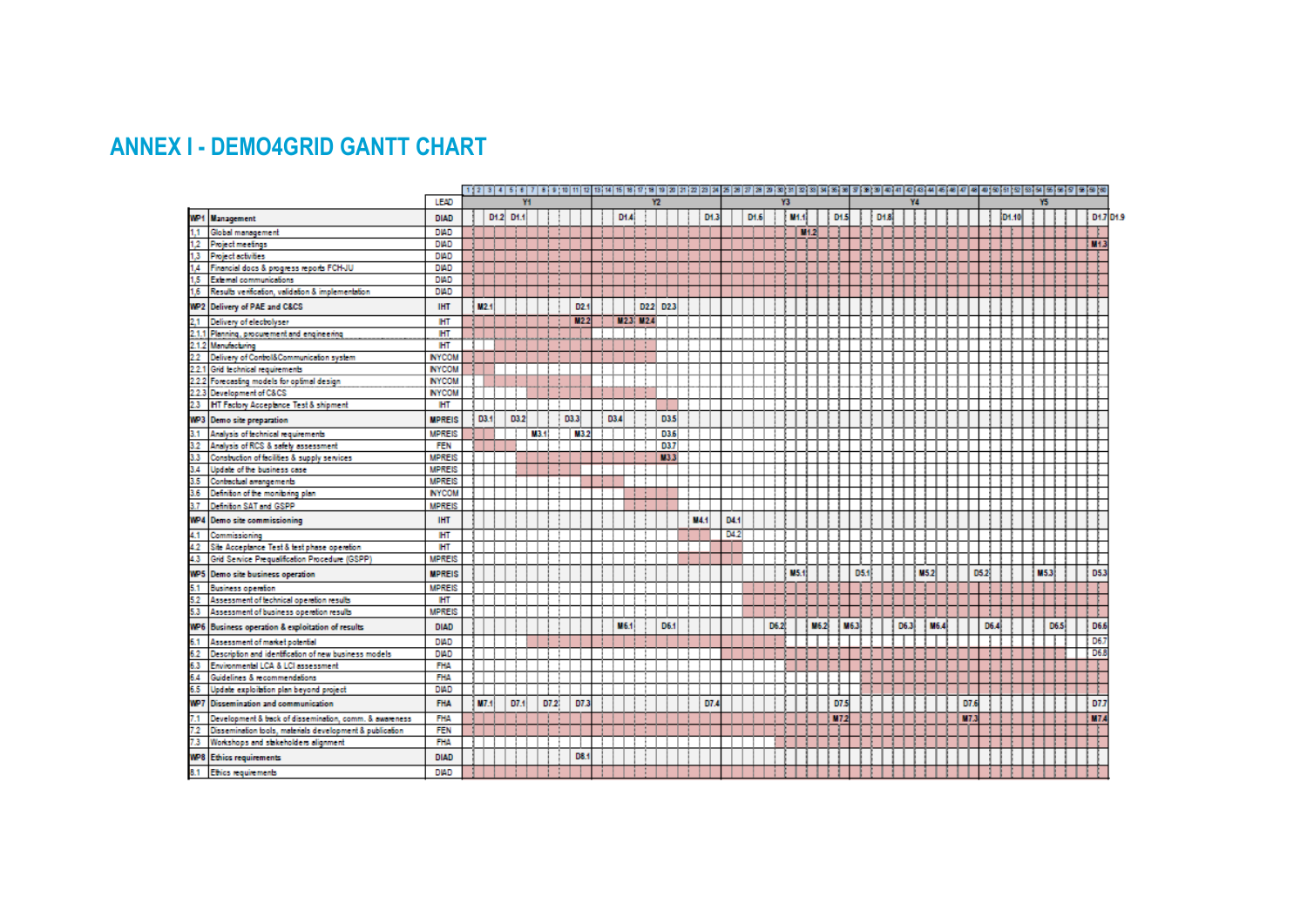### <span id="page-23-0"></span>**ANNEX II - DEMO4GRID TEMPLATE FOR DELIVERABLES**



[Deliverable name] WPX [WP full title]

DELIVERABLE X.X

GRANT AGREEMENT 736351 STATUS: **DRAFT / FINAL DRAFT / FINAL** PUBLIC / CONFIDENTIAL



Schweizerische Fidgenossenschaft Schweizerische Eidgenos<br>Confédération suisse<br>Confederazione Svizzera<br>Confederaziun svizra



.<br>Itate Secretariat for Education<br>Iesearch and Innovation SERI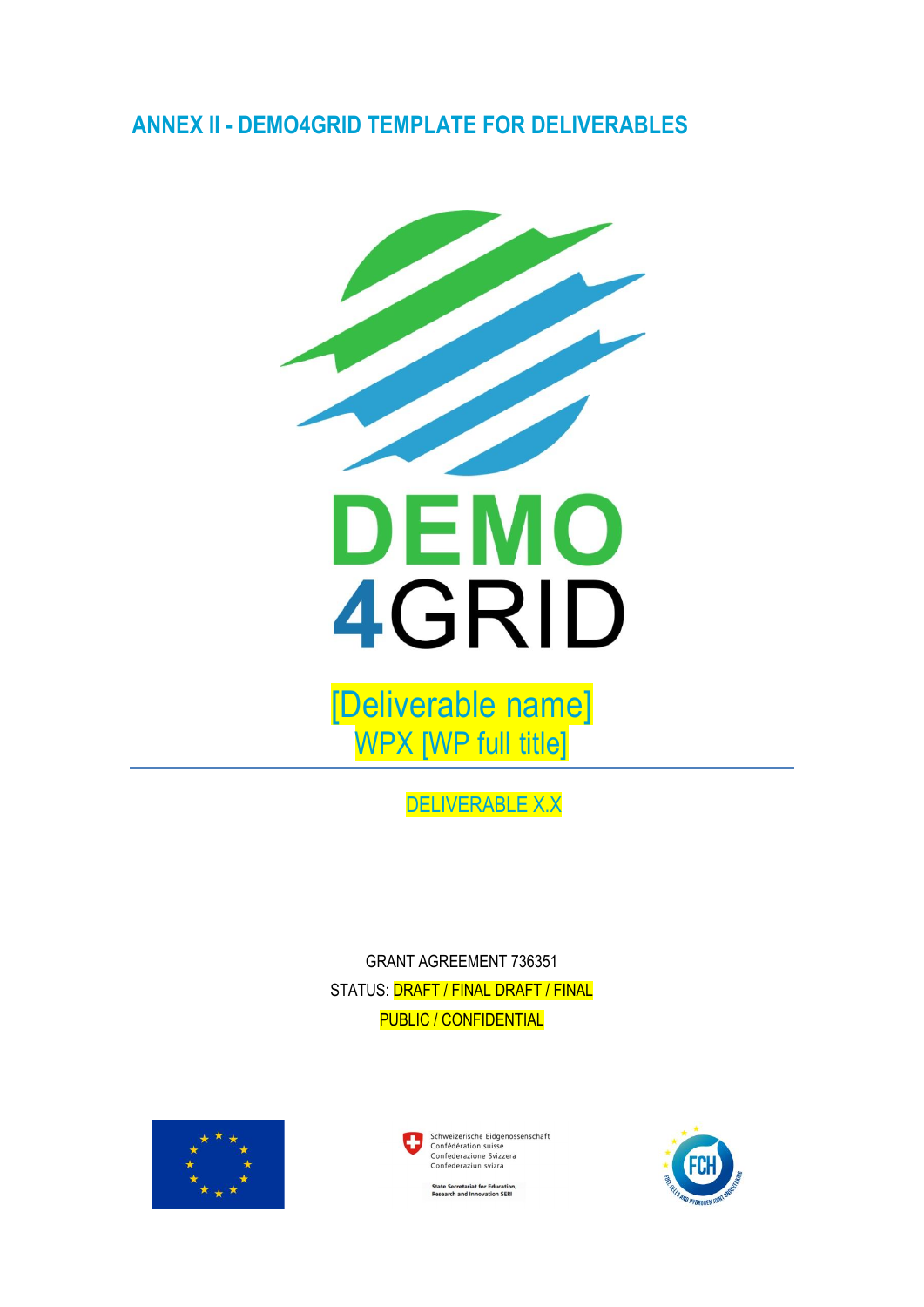

*This project has received funding from the Fuel Cells & Hydrogen 2 Joint Undertaking (FCH2 JU) of the European Commission under grand agreement No 736351 and the Swiss State Secretariat for Education, Research and Innovation (SERI) under contract number 17.00002. FCH2 JU receives support from the European Union's Horizon 2020 research and innovation programme and Hydrogen Europe and N.ERGHY.*

*The current document reflects only the author's view; FCH2 JU is not responsible for any use that may be made of the information it contains*.

**Author 1**<sup>1</sup>, Author 2<sup>2</sup>, Author 3<sup>3</sup>, ...

<sup>1</sup> Name of 1<sup>st</sup> referenced beneficiary

<mark>….</mark>

<sup>2</sup> Name of the 2<sup>nd</sup> referenced beneficiary

Author printed in bold is the contact person/corresponding author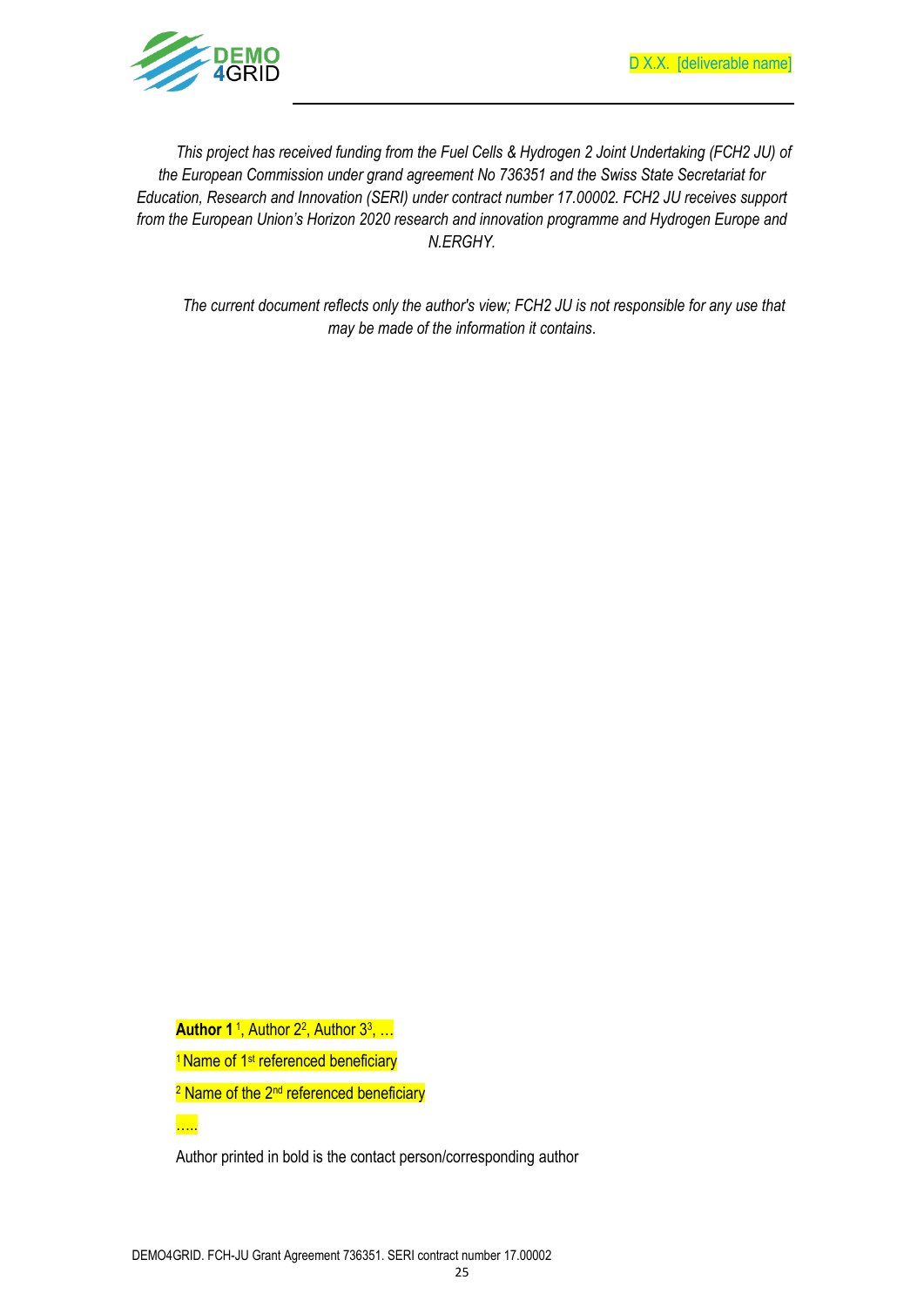



## **DOCUMENT CHANGE CONTROL**

| <b>Version</b><br><b>Number</b> | <b>Date</b> | Author(s) | <b>Brief Description of changes</b> |
|---------------------------------|-------------|-----------|-------------------------------------|
|                                 |             |           |                                     |
|                                 |             |           |                                     |
|                                 |             |           |                                     |

**Table 5. Document Change Control**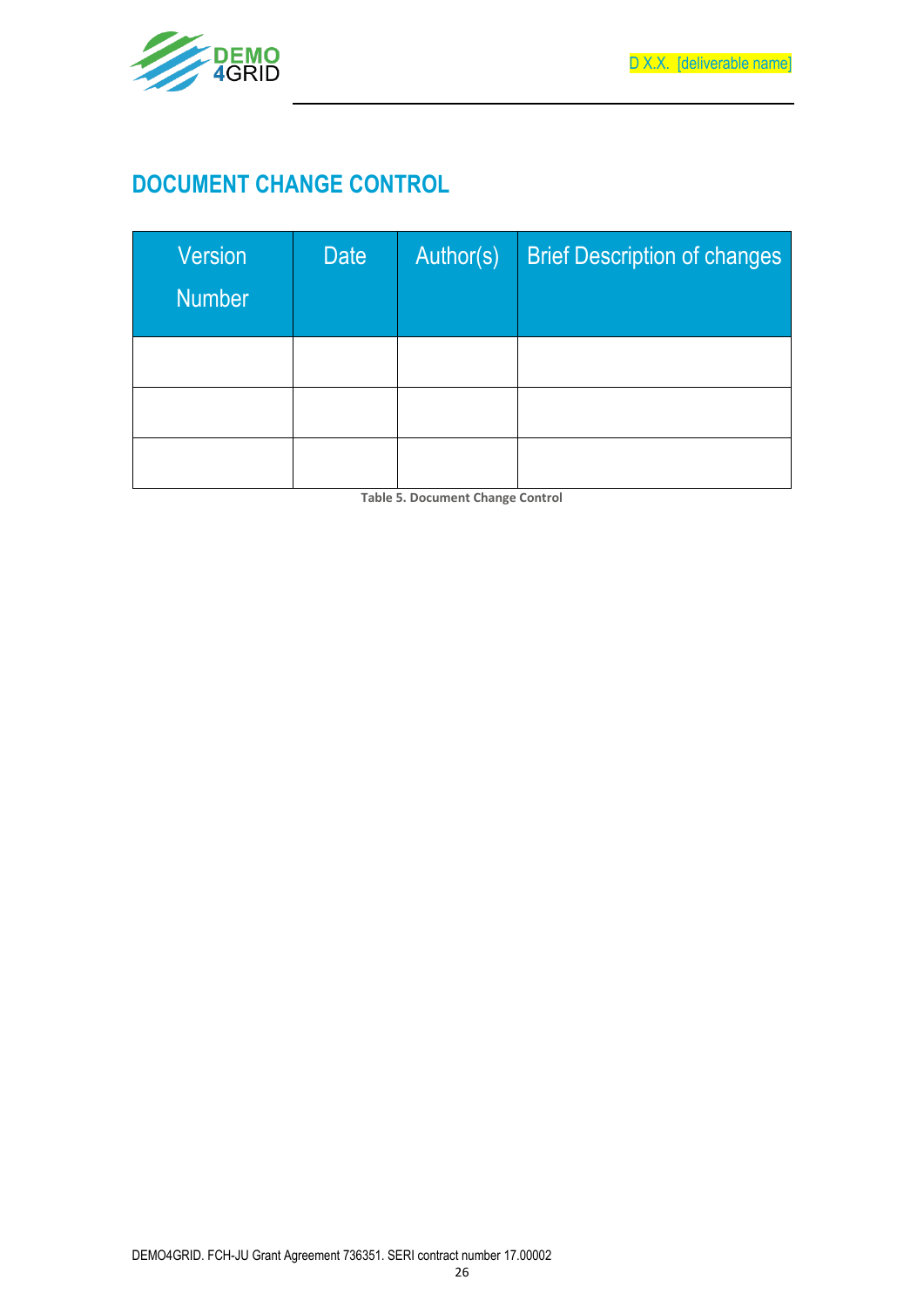

D X.X. [deliverable name]

## **EXECUTIVE SUMMARY**

<mark>………</mark>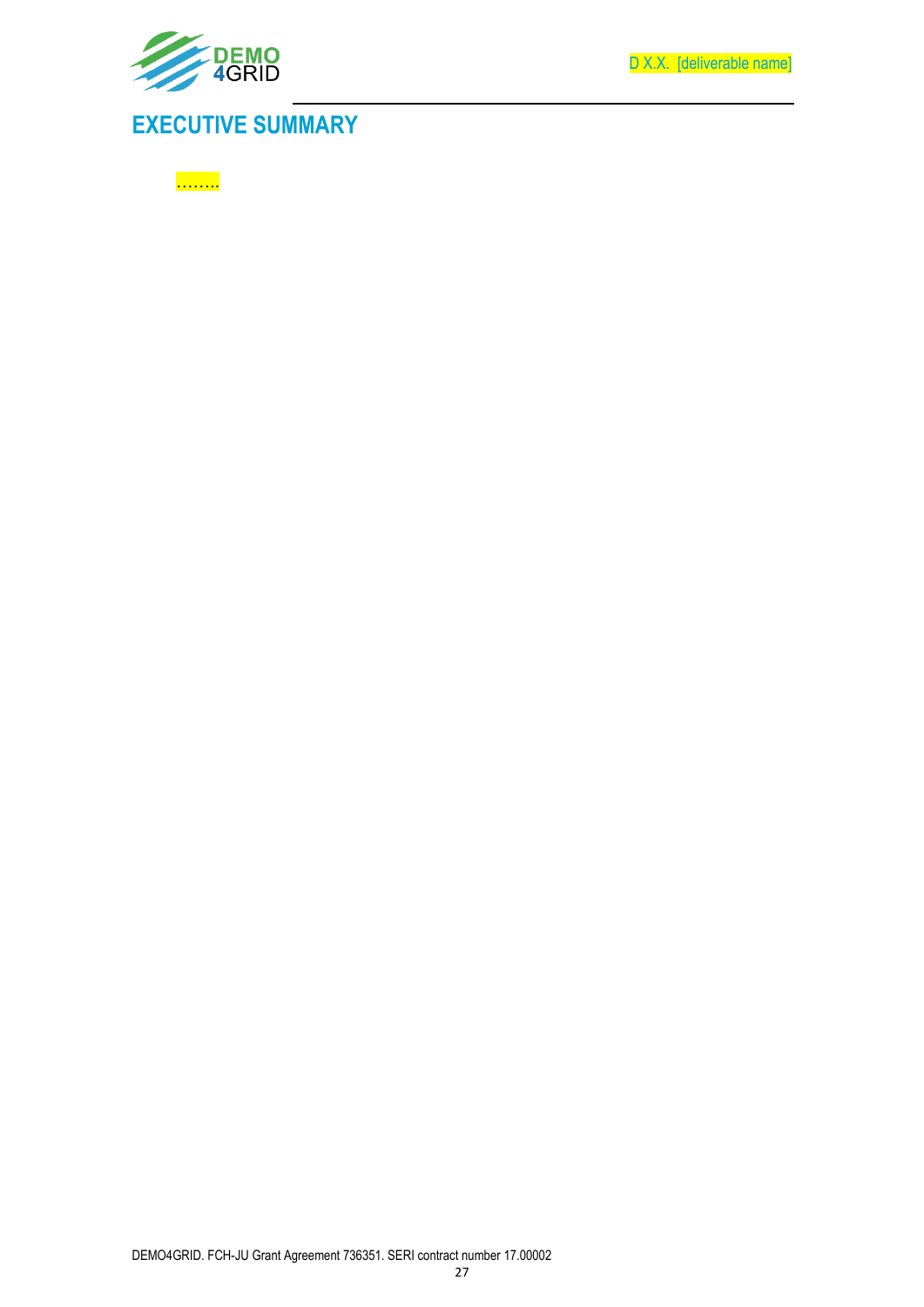

D X.X. [deliverable name]

[table of contents]

### **FIGURES**

[List of figures]

## **TABLES**

[list of tables]